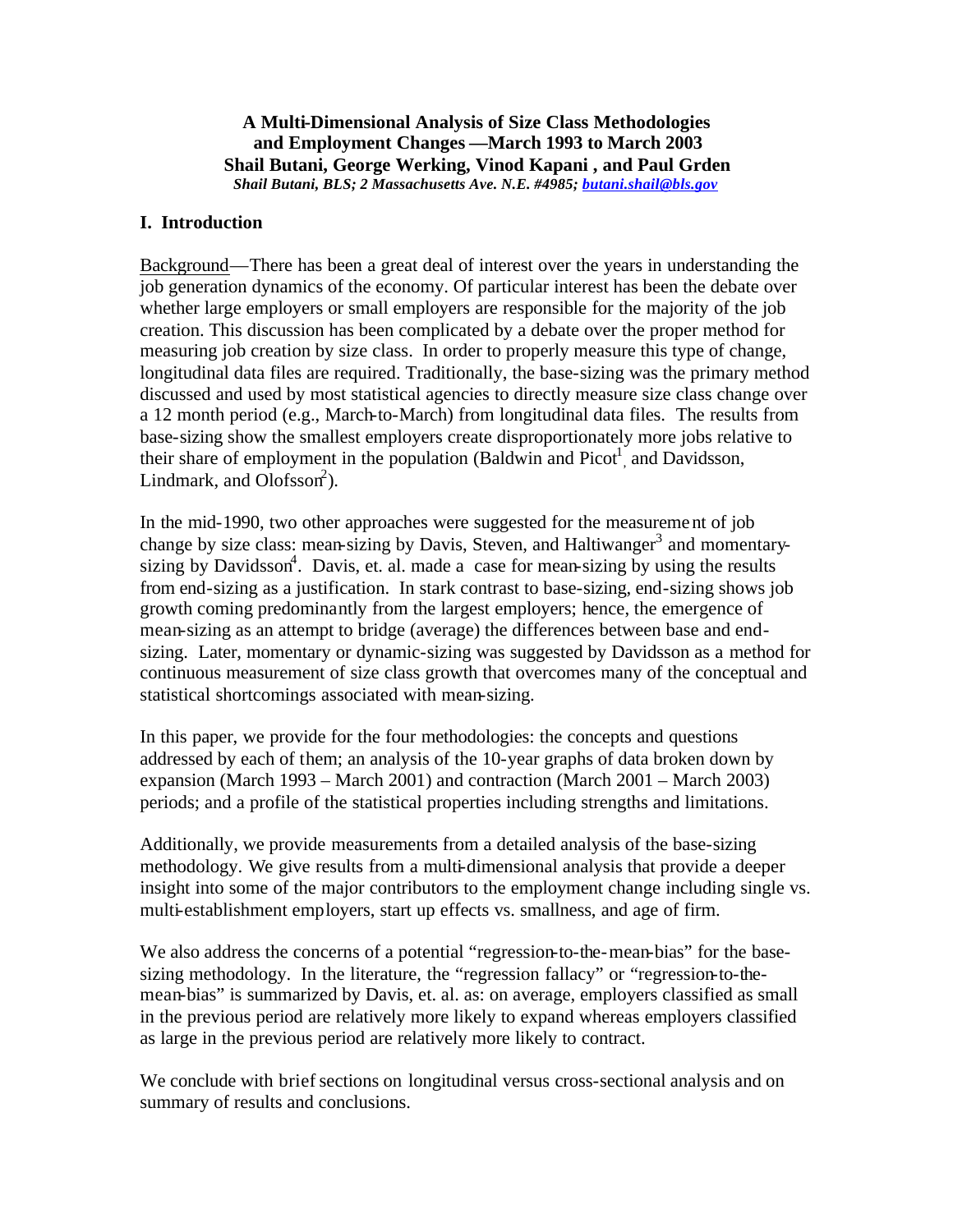We have chosen firm or employer rather than establishment as the unit of analysis because we are trying to answer the question whether most jobs are created by big or small businesses. For the same reason, our analysis is on net employment change rather than on gross job gains and losses.

Data Source**—**The data used for this study are from the Bureau of Labor Statistics (BLS) longitudinal database (LDB) for the 10-year period March 1993 - March 2003. The primary data source for the LDB is the Quarterly Census of Employment and Wages (QCEW) files. Employment on the quarterly contributions reports filed by employers with their State's unemployment insurance (U.I.) agency provides a virtual census (98 percent) of employees on non-farm payrolls. In an average quarter, this rich and comprehensive database includes about eight million establishments covering about 105 million employees. Among other data elements, the database has information about establishments' State, county, industry classification, single- or multi-establishment employer status, employment for each month of the quarter, and total quarterly wages.

The BLS processes these files through various edits and links records to previous quarters. The purpose of the record linkage is to match, to the extent possible, worksites or establishments that were in continuous operations from one quarter to another, thereby separating them from the worksites that have opened or closed during the quarter<sup>5</sup>. The record linkage step is an important component for longitudinal analysis.

The LDB created from QCEW is a unique and excellent data source for the purposes of this longitudinal analysis<sup> $6$ </sup> because it is a virtual census of all employers across all industrial sectors, all states, and it is the only data source that we know of with quarterly information on a very timely basis. The quarterly information allows us to perform timely and additional analysis like how is the employment change by size class affected in the presence of seasonality.

Concepts and Definitions—For the most part, the terms and concepts used in this paper are the same as those used in the quarterly publication of BLS Business Employment Dynamics  $(BED)^7$  data. For ease of reading, we repeat some definitions and define some new terms and concepts.

*Establishment or reporting unit*. An economic unit, such as a farm, mine, factory, or store, which provides goods or services.

*Employer Identification Number (E.I.N.).* A number assigned by the Federal Government for Federal income tax purposes. An E.I.N. covers one or more establishments.

*Single-establishment employers or singles*. Employers that operate from one location nationwide or, more specifically, E.I.N.'s that report as having one location nationwide.

*Multi-establishment employers or multis*. Employers that operate from more than one business location nationwide or, more specifically, E.I.N.'s that report as having more than one location nationwide.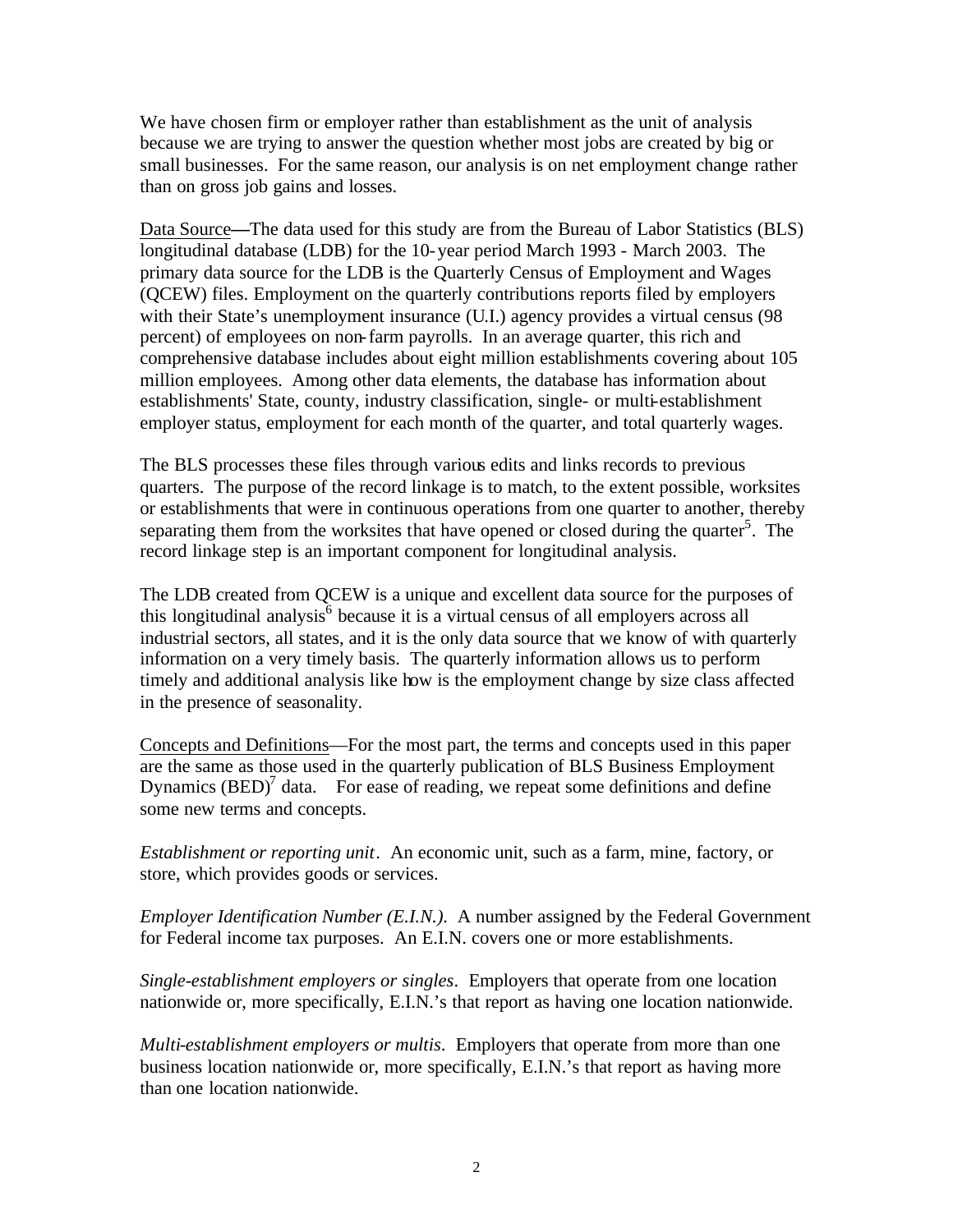*Continuous EIN's*. EIN's that have positive employment in period<sub>t</sub> and period<sub>t+1</sub>.

*Openings or new business*. Employment generated by EIN's that had zero employment in period<sub>t</sub> and positive employment in period<sub>t+1</sub>.

*Closings or out-of-business*. Employment loss by EIN's that had positive employment in period<sub>t</sub> and zero employment in period<sub>t+1</sub>.

*Longitudinal analysis time periods*—This longitudinal analysis is based on employment changes from one March to the next; the results of the analysis may change considerably if changes were measured over a 2 or 5-year period.

*Expansion period*<sup>8</sup>—For some tabulations it is March 1993 through March 2001.

*Contraction period*<sup>8</sup>—March 2001 through March 2003.

*Size class*—Employers are classified into one of the nine BLS standard size classes based on their total employment according to their Federal tax Employer Identification Number (E.I.N.) Size class 1) 1-4 employees; 2) 5-9; 3) 10-19; 4) 20-49; 5) 50-99; 6) 100-249; 7) 250-499; 8) 500-999; and 9) 1000 or more employees.

*Size class methodologies*—The four size class methodologies considered are: 1) basesizing; 2) end-sizing; 3) mean-sizing; and 4) momentary or dynamic-sizing. The basesizing classifies an employer based on its initial period employment; the mean-sizing uses the average of initial and end period employment to classify an employer; end-sizing uses the end period employment; and momentary or dynamic-sizing operates on a continuum. A simple example of the calculation for each methodology is given in Figure 1.

|                 |                |            |              | <b>Figure 1</b>    |              |                    |                   |       |              |              |                     |      |
|-----------------|----------------|------------|--------------|--------------------|--------------|--------------------|-------------------|-------|--------------|--------------|---------------------|------|
| <b>Employer</b> | <b>Initial</b> | <b>End</b> |              | <b>Base-Sizing</b> |              | <b>Mean-Sizing</b> | <b>End-Sizing</b> |       |              |              | <b>Dynamic-Size</b> |      |
| <b>Number</b>   | Empl.          | Empl.      | <b>Class</b> |                    | <b>Class</b> |                    | <b>Class</b>      |       |              | <b>Class</b> |                     |      |
|                 |                |            |              |                    |              |                    |                   |       |              | 2            |                     |      |
|                 |                |            |              |                    |              |                    |                   |       |              |              |                     |      |
| 1.              | 2              | 28         | 26           |                    |              | 26                 |                   | 26    | $\mathbf{2}$ | 5            | -10                 | 9    |
| 2.              | 28             | າ          |              | $-26$              |              | $-26$              | $-26$             |       |              |              | $-2$ $-5$ $-10$     | $-9$ |
|                 |                |            |              |                    |              |                    |                   |       |              |              |                     |      |
| <b>Total</b>    | 30             | 30         | 26           | $-26$              |              |                    | $-26$             | $+26$ |              |              |                     |      |

In the above example, all four methods give the total employment change of zero when summed over size classes but the distribution of employment gains or losses across the size classes is very different.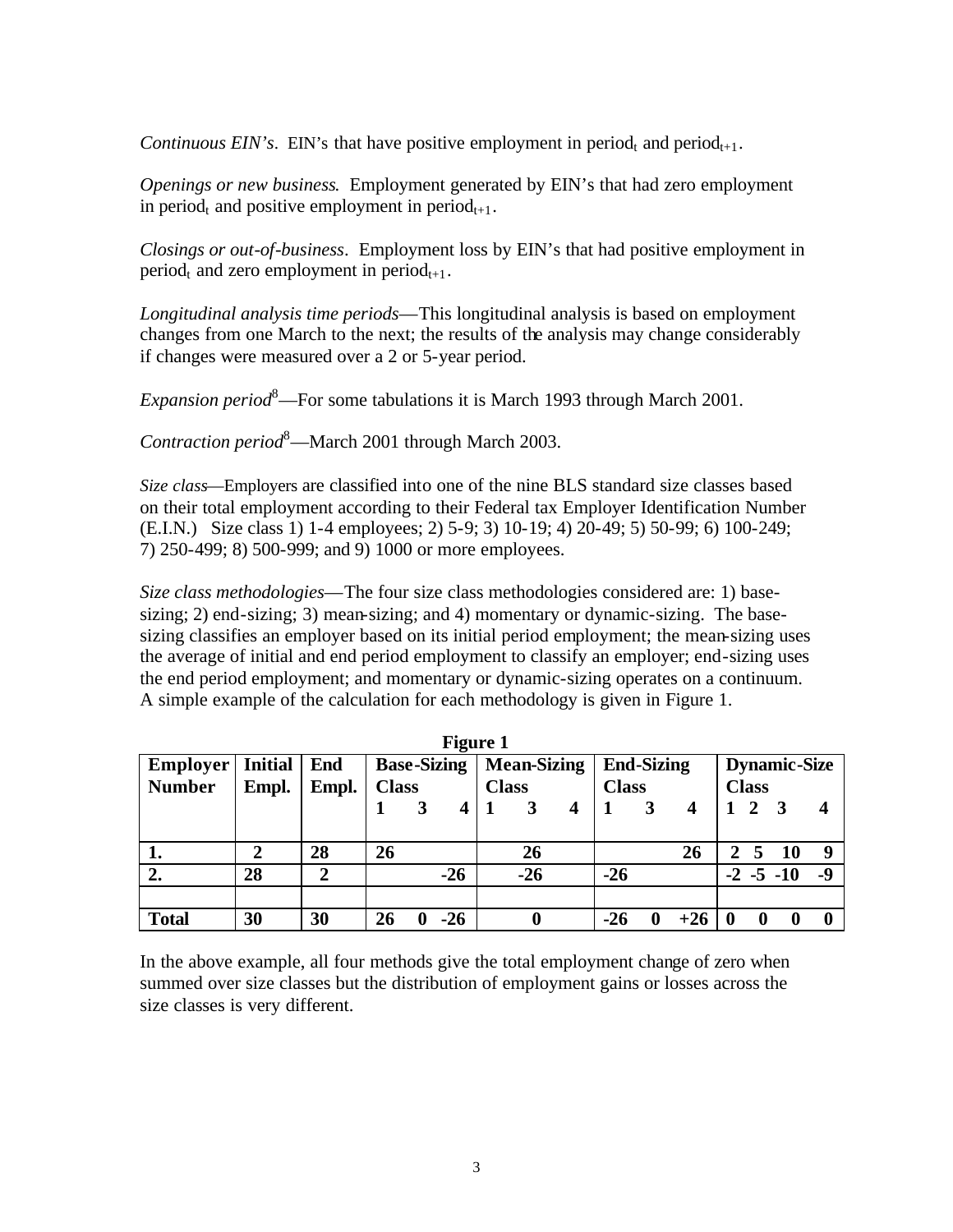## **II. Profiling the Alternative Size Class Methodologies**

Measurement Concept: What is the question to be answered? For statistical surveys, one of the first areas that we address is "what is the question that we are trying to answer" and correspondingly, "what is the concept to be measured". While this seems straightforward, the answers to these questions can have a major impact on the design of a survey and its estimation process. For example, if we want to measure what is the total national employment, we need to define whether employment means the number of people employed or it means the number of jobs. These are two different concepts and that is why BLS measures the number of people employed by a household survey, Current Population Survey (CPS), and the number of jobs by an establishment survey, Current Employment Statistics Survey, also known as the Monthly Payroll Survey.

Similarly, before we begin to address the issue of job creation by size class, we need to determine "what is the question that we are trying to answer". We begin by examining what question each of the four methodologies answer. We will see that each methodology actually answers a different question and not unexpectedly, each produces a different distribution for employment change across the size classes. Thus, these methodologies are not equivalent or interchangeable; rather, each measures a different concept. In this section, we examine four primary size class methodologies' concepts and measurement goals and provide graphs of their size class growth/decline over the 10-year period from March 1993 to March 2003.

*Base-sizing annual*—The base-sizing has been the traditional method used by most statistical agencies to measure size class job growth. Base-sizing is often calculated on an "annual" job growth basis, where the size class is fixed at the initial period. For example, in measuring employment change from one March to the next, the classification of an employer is based on its initial March employment and the employment change is measured at March $t_{+1}$ . Subsequently, all employers are reclassified into their new size class for the next measurement period March<sub> $+1$ </sub> to March $_{+2}$ . Thus, base-sizing answers the question of "Where does job growth originate?"

Looking at the base-sizing annual results over the 10-year period (chart 1), we see that much of the growth occurs in the smallest size class. This large growth occurs not only during the expansion period but also during the contraction period. Based on results like these, there has been some concern expressed that job growth is overly attributed to the small employers while job declines are overly attributed to the large employers under this methodology – in essence, that there is an inherent bias in the methodology which is often referred to as a "regression-to-the mean-bias".

*End-sizing*—There are no statistical agencies that actually use end-sizing as a primary measure of employment change by size class. End-sizing answers the question of "Where did job growth end-up" and there has never been any specific economic interest in the answer to this question. Looking at the end-sizing results over the 10-year period (chart 1), we see that most of the job growth is attributed to the largest size class with significant losses occurring in the smallest size class. The end-sizing calculations have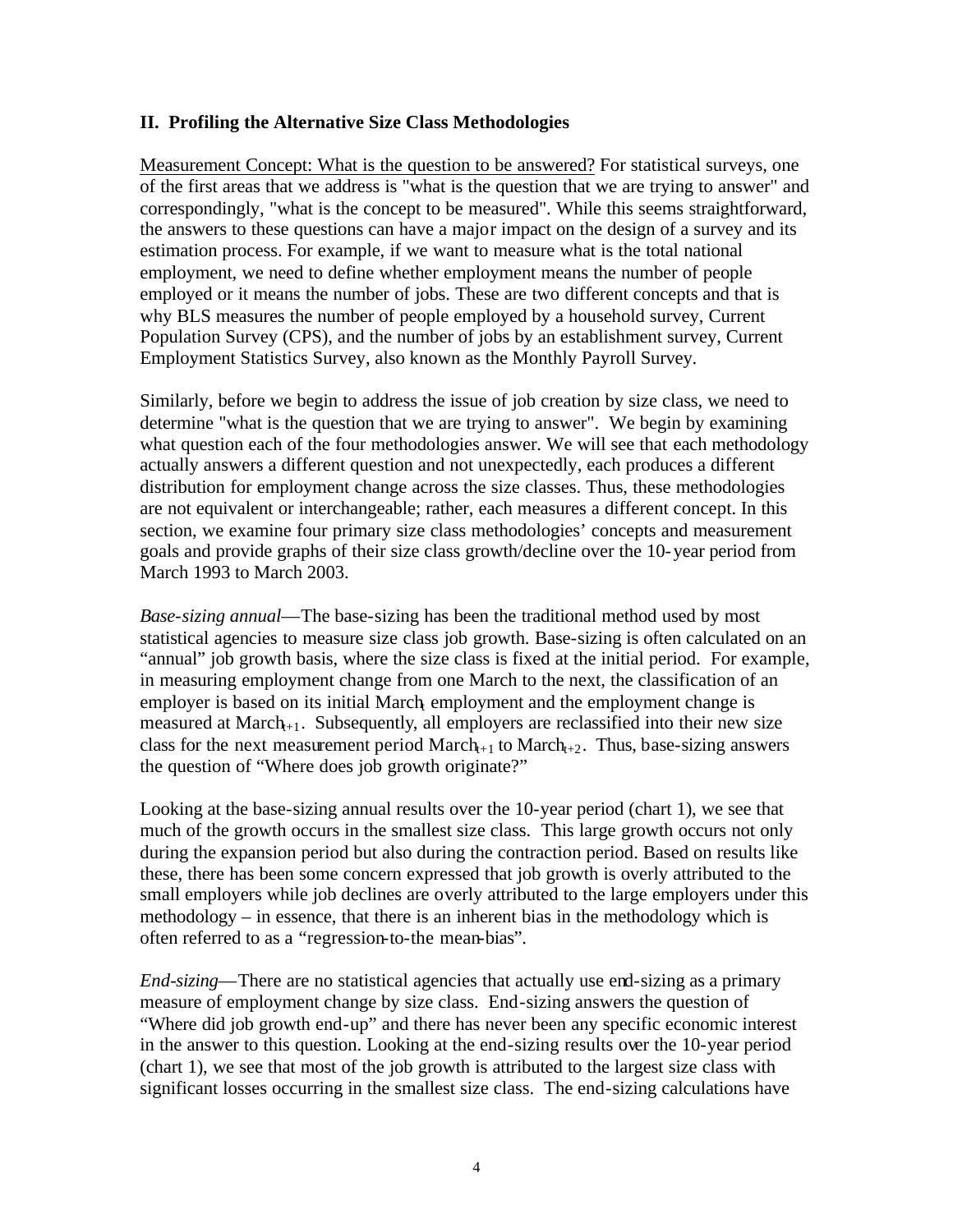been used to suggest that base-sizing is biased towards attributing growth to the small employers just as end-sizing appears to be biased towards attributing growth to the large employers and that the truth may lie in between these two results. However, the issue of the existence and size of a potential "regression-to-the-mean-bias" for base-sizing can be more appropriately addressed by direct calculations and not by inference from end-sizing results. Since there are no direct applications for end-sizing data, this methodology will be dropped from the subsequent analysis.

*Mean-sizing*—Davis, et. al. offered mean-sizing as a way of bridging the differences between base and end-sizing to mitigate the potential biases which might be associated with these methodologies. Mean-sizing, however, lacks a conceptual foundation or a specific question it is measuring or answering.

Looking over the 10-year period, we see that mean-sizing smoothes the distribution of job growth across the size classes (chart 1) but it does this by creating an "average" (artificial) size class to attribute all of the job growth to, however, the employer may or may not have ever had a presence in that size class (figure 1). The mean-sizing can also present issues in the proper handling of seasonal changes. Ideally, we would want the seasonal increases and subsequent decreases to be reflected within the same size class and this does not always occur with mean-sizing.

Additionally, mean-sizing changes the expected mean value of both the openings and closings. Under this method, the openings or new businesses are classified in size class determined by  $(0 +$  ending employment)/2 and similarly closings or out-of-businesses are classified in size class (initial employment  $+ 0$ ) / 2. Thus, all openings and closings with employment equal to or less than eight are classified in size class 1 (1- 4 employees). Hence, the mean value of openings and closings in size class 1 is based on all employers having 1–8 employees rather than 1-4 employees.

These concepts and technical issues with mean-sizing become somewhat moot with the introduction of momentary-sizing. For large populations, the distribution for mean-sizing is very similar to that of momentary-sizing (chart 2) for which there is strong conceptual and statistical foundations. For these reasons, mean-sizing will be dropped in favor of momentary-sizing for the subsequent analysis.

*Momentary or dynamic-sizing*—Davidsson describes an alternative methodology called momentary-sizing for measuring size class change – BLS, later in its work, refers to this as "dynamic-sizing". Unlike the static nature of base and end-sizing, dynamic sizing provides a continuous allocation of job growth or loss across size classes during the observation period. For example, a firm that grew from 45 to 55 employees would attribute an increase of four employees to size class 20-49 and six employees to size class 50-99. For more details on some of the issues surrounding size class methodology see "Business employment dynamics: tabulations by employer size"<sup>9</sup>. Dynamic-sizing allocates job growth across all size classes that it occurs in and answers the question of "Where did job growth occur during the observation period?"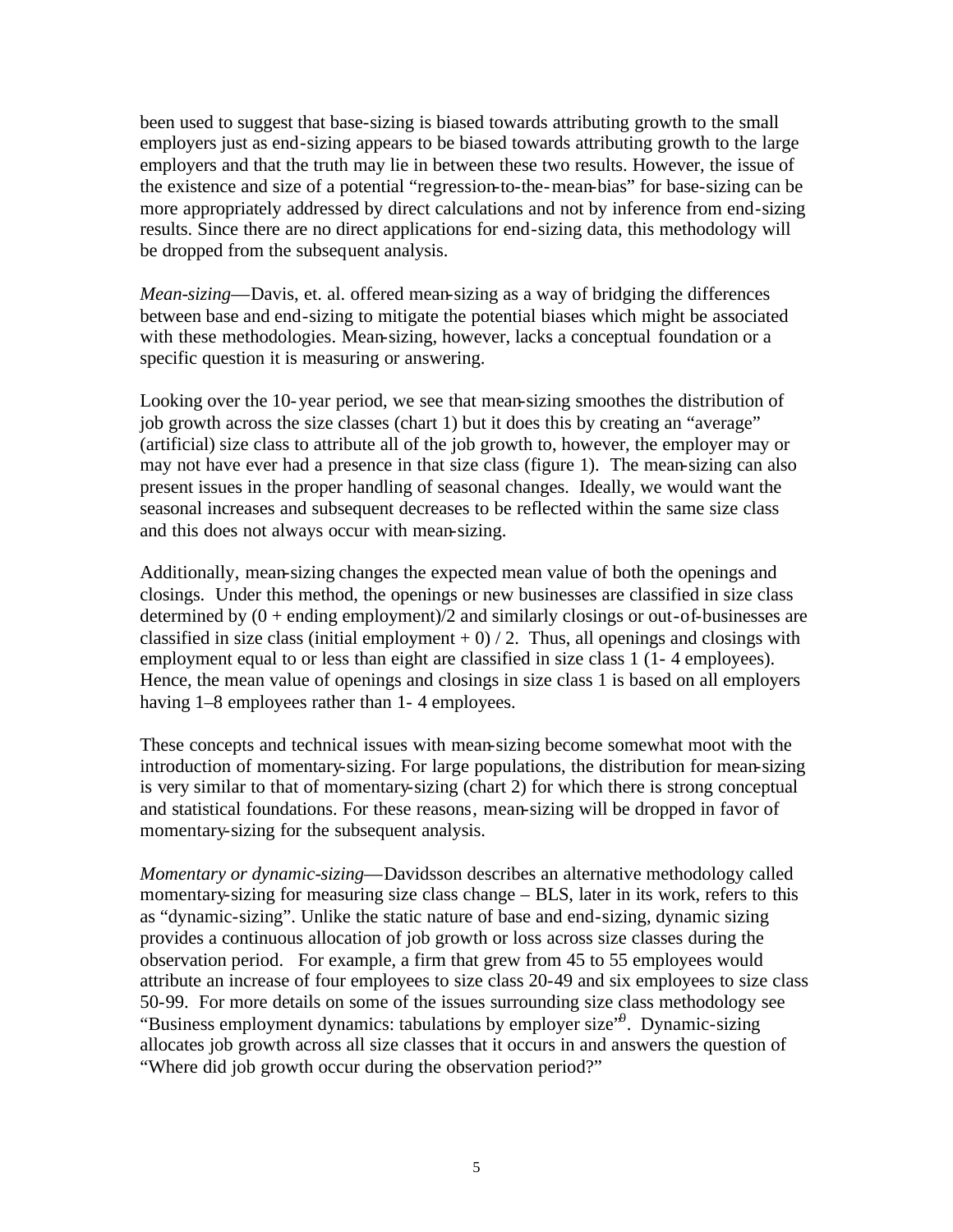Looking at the 10-year period, we see the results for dynamic-sizing are very similar to those of mean-sizing (chart 2). This is because of the law of large numbers—eight million establishments in an average quarter on LDB. Additionally, the data are averaged over 8 years for the expansion period and 2 years for the contraction period. For smaller domains, the two set of numbers can be very different. A case in point is the example given in figure 1. The major difference between the two methodologies is dynamicsizing has clear measurement objective and statistical underpinnings whereas meansizing does not.

Each methodology discussed above answers a different question relating to employment change by size class and in most cases the results are dramatically different as shown in chart 1. These methodologies, therefore, cannot be viewed as equivalent or interchangeable approaches for measuring job growth/decline by size class. A decision needs to be made as to the appropriate concept for the intended use. While measurement concepts play an important part in choosing a measurement methodology, the statistical properties of a methodology is also very important. In the next section, we will look at the statistical properties both in terms of strengths and limitations for the remaining two methodologies: base-sizing and dynamic-sizing.

Statistical Properties of Base-Sizing and Dynamic-Sizing—In the above section, we looked at what concept or question each methodology addressed; in this section, we will look at the statistical properties of base-sizing and dynamic-sizing. Specifically, the methodologies will be evaluated in terms of their:

- additivity across quarterly estimates;
- comparability of over-the-year seasonally adjusted data and not seasonally adjusted data;
- ability to handle seasonal movements without introducing biases in the estimates;
- ability to handle birth and death units in the estimates;
- additivity across sub-classifications of industry and geography;
- satisfying conditions of trivial cases; and
- ease of comprehensibility

Additionally, we discuss any potential sources of bias.

*Base-sizing annual*—This method measures where job growth originates or comes from. Under this method, the size class is fixed for the entire reference period for which the change is to be measured; the size is determined by the employment at the initial period. For example, in measuring employment change from one March to the next, the classification of an employer is based on its initial March employment and the employment change is measured at March $_{+1}$ ; at this time, all employers are reclassified into their new size class for the period  $\text{March}_{t+1}$  to  $\text{March}_{t+2}$ . The major statistical properties of this method are given below.

1. Base-sizing annual provides additivity at many levels. That is, sum of the quarterly changes are equal to over-the-year changes for both continuous and outof-business employers; sum of the not seasonally adjusted estimates of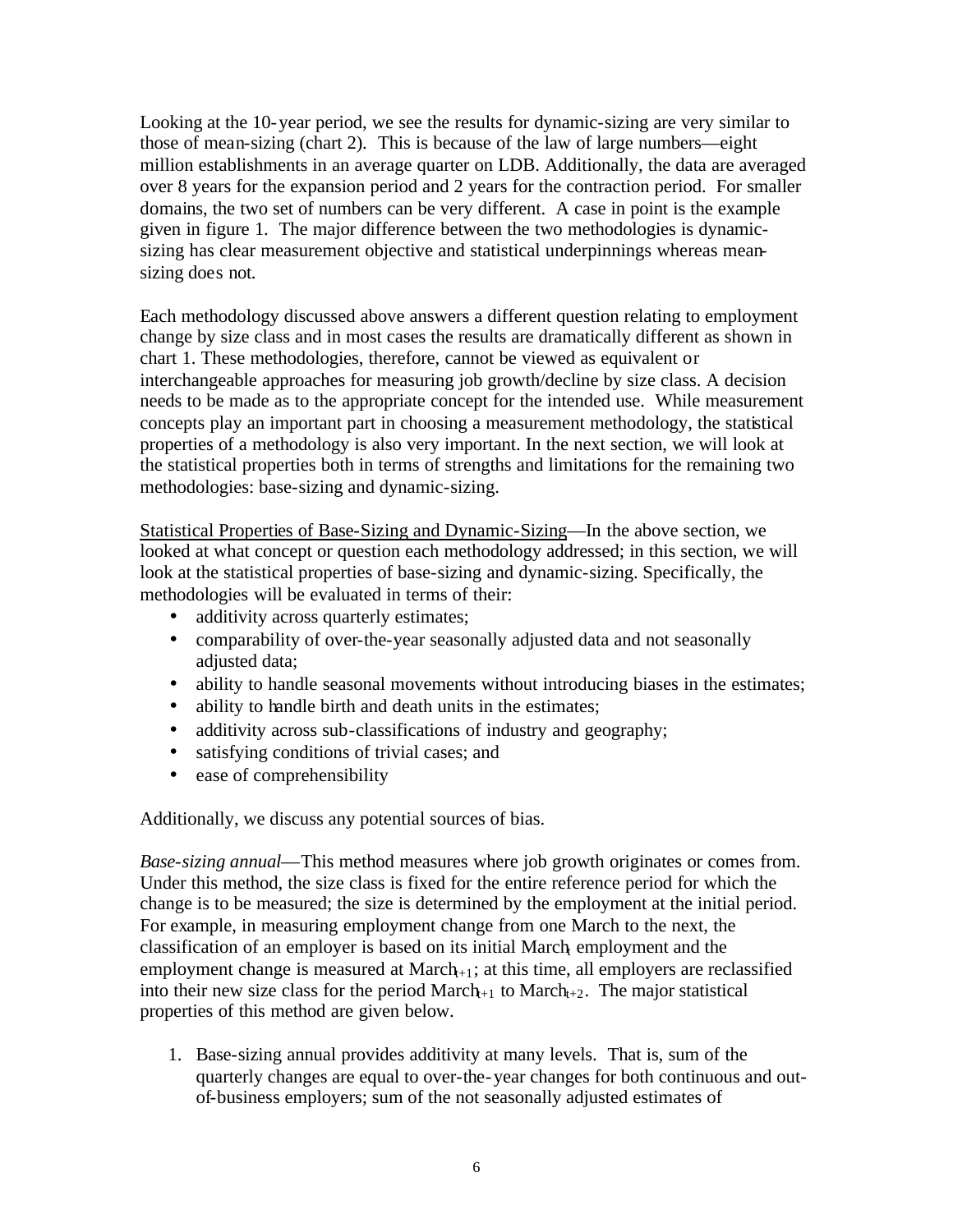employment change are essentially the same as the sum seasonally adjusted estimates of change on a yearly basis; and the sum of the changes in industrial sectors as well as geography is equal to the total quarterly change.

- 2. The sum of quarterly changes of openings or "new" employers, however, do not equal to the over-the-year changes because these employers are classified by their initial employment during the reference period. For example, an employer opened a business in June 2004 with four employees and by March 2005 it had 15 employees. Then, for first quarterly estimates of change (March 2004 to June 2004), size class 1 (1-4 employees) openings data would show a job growth of four. For the other three quarters, the job growth of 11 employees will also be credited to size class 1 but to the category of continuous employers. However, when measuring over-the-year employment change, the entire job gains of 15 employees will be classified in the openings for size class 3 (10-19 employees). Some may view this as inconsistency but the difference is part of the start-up effect.
- 3. Base-sizing provides a size class classification methodology which is consistent with the approach used for tabulations of industry and geographic classification of data in other BLS programs.
- 4. It satisfies conditions of all trivial cases. It is conceptually easy to understand.
- 5. There is no bias associated with base-sizing over a specified reference period (i.e., March<sub>t</sub> to March<sub>t+1</sub> or March<sub>t</sub> to March<sub>t+5</sub>). There may, however, be some bias associated when measurements are taken across different reference periods. For example, an employer moving from size class 1 to size class 4 during March to March<sub>+1</sub> period and then back to size class 1 during March<sub>+1</sub> to March<sub>+2</sub> period.
- 6. The base-sizing annual methodology allows users to reconcile estimates of change from longitudinal vs. cross-sectional analysis. In fact, if proper procedures are used, the tabulations can even separate the size class movement into two components. First, the movement from size class growth or decline (e.g., a firm grew from size class 8 to size class 9). Second, the movement due to change in reporting status like mergers, acquisitions, breakouts, consolidations, etc. (e.g., two firms in size class 8 merged together and moved into size class 9). This can be a valuable piece of information in understanding the business employment dynamics data for distribution of employment and number of firms by size of employer.
- 7. The major concern expressed with base-sizing annual is that it shows a disproportionate share of the job growth (chart 1) relative to the share in the population<sup>10</sup> (table 1) coming from the very small employers. Is this growth real or the result of some inherent bias? The issue of bias is discussed in the section "measurement of regression-to-the-mean-bias", while the growth is discussed in the section "profile of employers originating job growth and losses."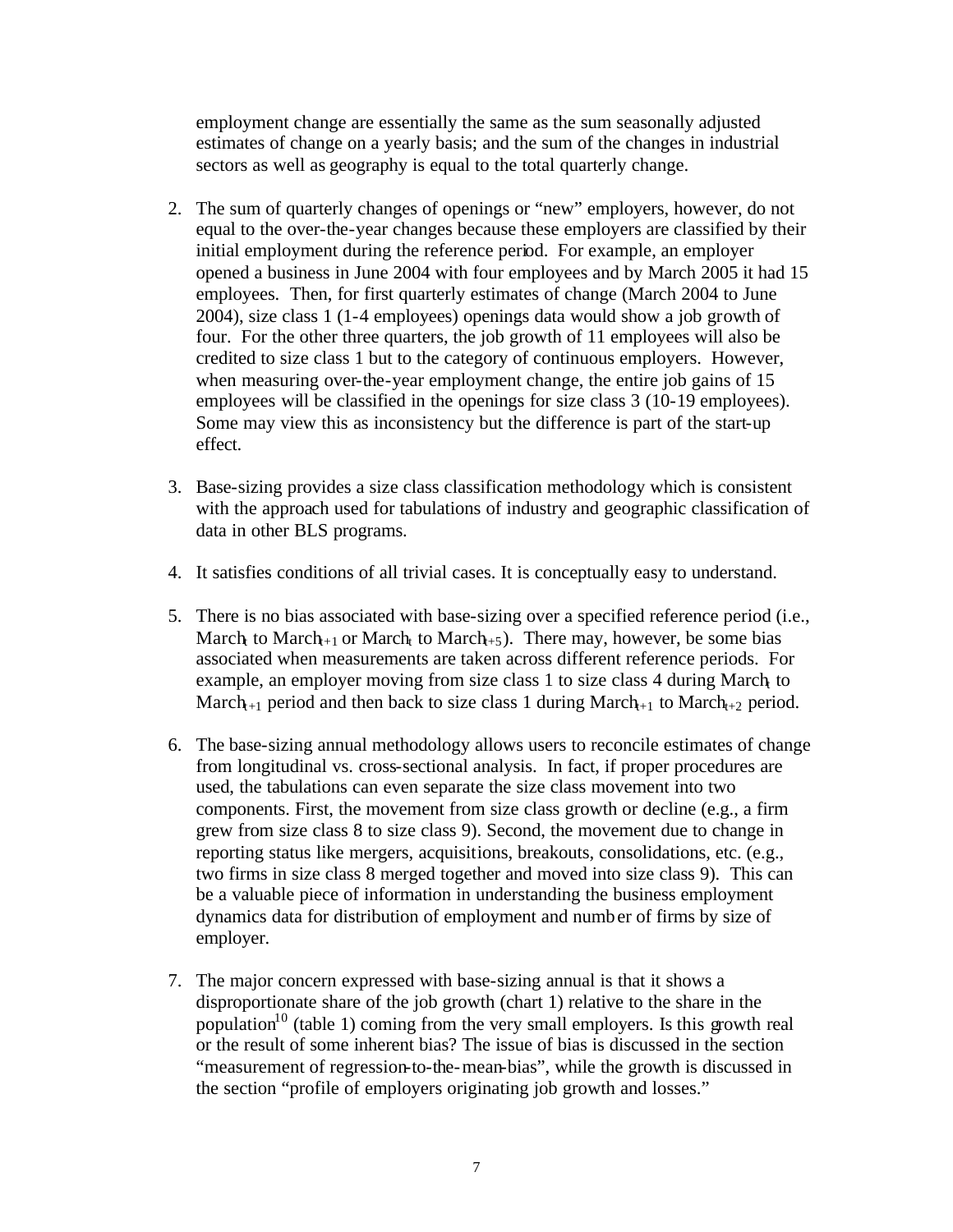*Dynamic-sizing*—This method measures how employment change evolves or occurs over time especially over a long period. To the best of our knowledge, the BLS is the first agency to actually use this method to publish official Business Employment Dynamics statistics by size class<sup>11</sup> released in December 2005. Major statistical properties of this method are:

- 1. It provides additive estimates across time. That is, sum of quarterly changes are equal to over-the-year changes. Similarly, sum of quarterly changes for a five year period are the same as change over a five year period for employers who do not change their reporting basis due to mergers, acquisitions, etc. Sum of not seasonally adjusted changes are essentially the same as sum of seasonally adjusted changes on a yearly basis.
- 2. It does not require a reference period (i.e., annual, quarterly, etc) to classify employers. This method operates on a continuum size; thus, dynamic-sizing reduces the need for periodic resizing.
- 3. It is symmetrical. The growth and decline in jobs are attributed in a similar manner to each size class; thus, there is no potential for a regression-to-the-mean bias.
- 4. It uses the same methodology to classify new, out-of-business, and continuous employers.
- 5. It is a relatively easy concept to understand. It is operationally simple. It satisfies conditions of all trivial cases.
- 6. The limitation of this method is that it can not be applied to categorical data such as industrial or geographic classification. This is because it does not provide consistency between sum of industrial changes and the total change as well as sum of state changes and the national change. For example, an employer has in each of the 50 states 30 employees in the initial period and 15 employees in the end period. Then, at the national level, the dynamic-sizing will show job losses in size classes 9 (1000 or more employees) and 8 (500-999). While, at the state level, the losses will be shown in size classes 4 (20-49) and 3 (10-19).

*Base-sizing quarterly*—In addition to ana lyzing the statistical properties of base-sizing annual and dynamic sizing, BLS also examined the statistical properties of base-sizing quarterly since the LDB provides data on a quarterly basis. This method is appropriate for measuring change for a short term of one quarter and for measurement of seasonal movement. The major concern with this method is it confounds measurement of employment change with seasonal movement changes when it is used over multiple consecutive quarters. As a result, this method is inherently biased towards job growth coming from smaller size classes and losses coming from larger size classes. Base-sizing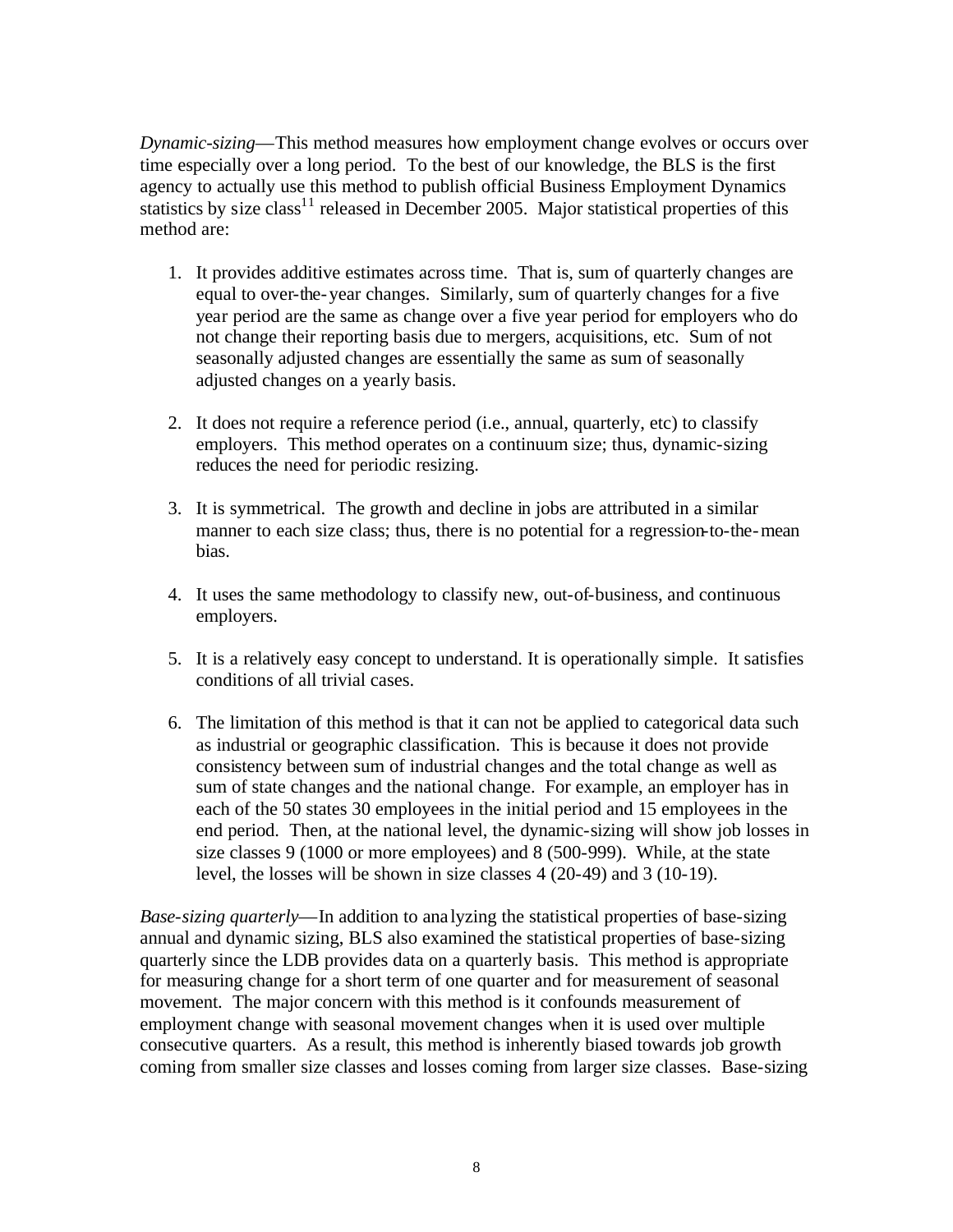quarterly is discussed in Cordelia Okolie's paper "Why Size Class Methodology Matters in Analysis of Net and Gross Job Flows" $12$ , although it is not explicitly stated.

For example, an employer with three employees in January – March and April - June quarters has 12 employees in October – December quarter and seven employees in the following January – March quarter. Under base-sizing quarterly methodology, size class 1 (1-4 employees) will show growth of nine employees in October – December quarter while size class 3 (10-19 employees) will show loss of five employees. With base-sizing annual, both the gain of nine employees and a loss of five employees will be under size class 1, with a net gain of four jobs for March $_+$ – March $_{t+1}$  period for size class 1.

Our findings indicate a very strong seasonal pattern for LDB size class data. As an example, chart 3 shows the quarterly changes in size class 1 (1-4 employees) data using base-sizing annual; other size classes exhibit similar seasonal patterns. These strong quarterly seasonal changes cannot be separated from the trend changes under the basesizing quarterly method.

Table 2 shows the estimates of average yearly employment change by size class for the expansion and contraction periods. For base-sizing quarterly, the sum of the quarterly changes by size class is very different than over-the-year changes by size class. In particular, the sum of the quarterly changes is more than double the over-the year change for size class 1. Because of resizing every quarter, the base-sizing quarterly estimates exhibit strong "regression-to-the mean-bias" during a 1-year time period. In addition to the poor statistical properties that base-sizing quarterly possesses, the changes by size class do not make economic sense because most of the larger size classes show a loss during one of the biggest economic expansion of recent times. The base-sizing quarterly, therefore is also not a viable option to measure what size employers create or destroy most jobs over a long period of time.

Summary: Base-Sizing Annual vs. Dynamic-Sizing—The choice between base-sizing annual or dynamic-sizing depends on the measurement objective. Is the goal to measure where job growth or loss originates or how job growth or loss evolves or occurs over time? The base-sizing annual methodology is the appropriate one to measure where change in jobs originates or comes from. Whereas, dynamic-sizing is appropriate to measure how change in jobs evolves or occurs over time from inception to the end. The two methodologies paint a very different picture of employment change by size class as shown in charts 1 and 2.

The next section is devoted to addressing the two major concerns identified with basesizing annual. The first issue is to explain the phenomenal employment growth of size class 1 (1-4 employees) employers during both expansion and contraction periods and tremendous job losses by size class 9 (1000 or more employees) during the contraction period. The second issue is to provide measurement of regression-to-the-mean-bias for base-sizing annual.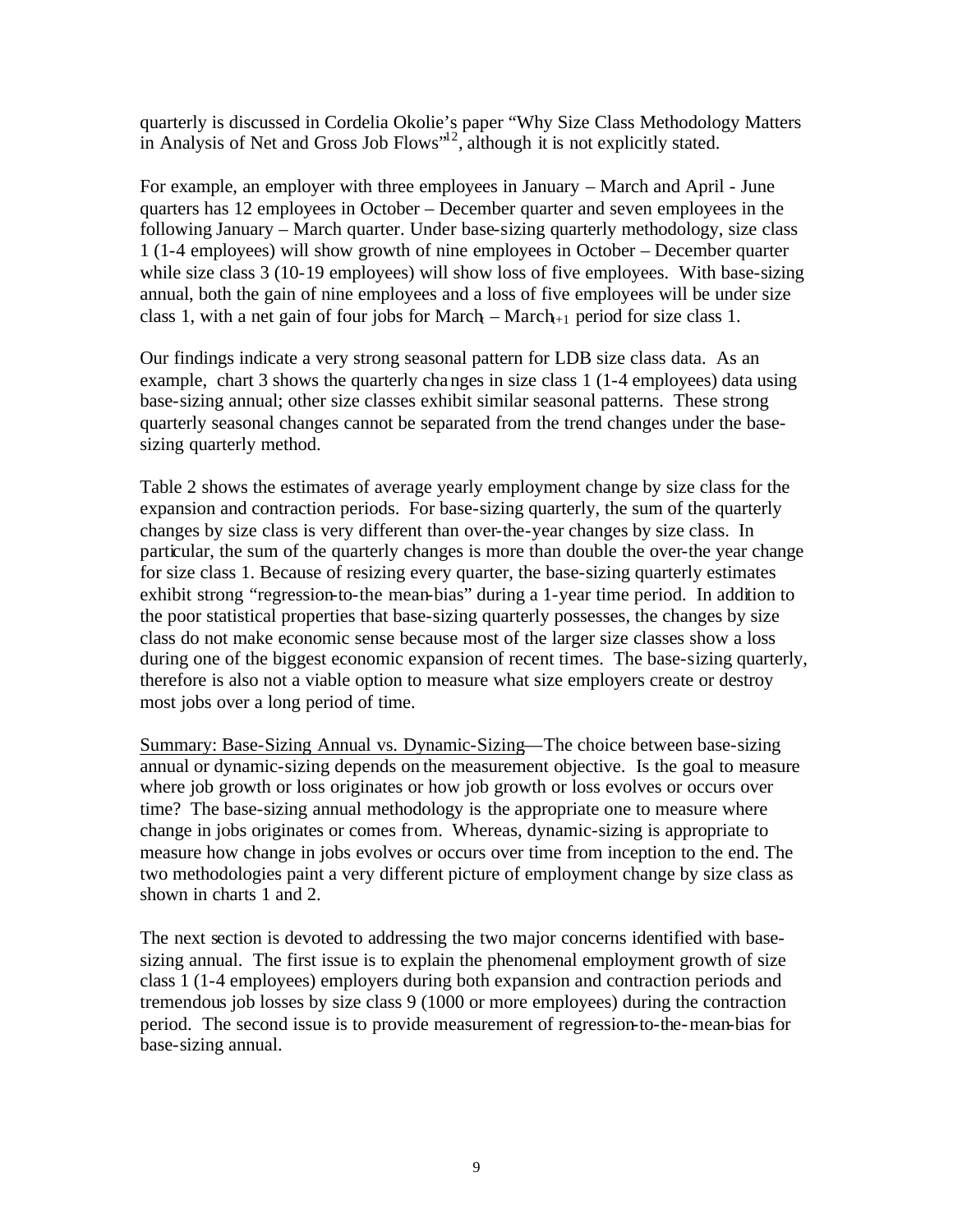### **Base-Sizing Annual: Addressing the Two Major Concerns**

A Profile of Employers Originating Job Growth and Losses**—**In this section, we examine some of the major contributors to the employment growth especially for size class 1 employers and losses under base-sizing during both the expansion and contraction periods. We look at the effect from the dynamics of single- vs. multi-establishment employers; the effect of new businesses and their subsequent transitions (i.e., start-up effect); and the effect of age-of-firm by size class on employment change.

The empirical results show size class 1 as having phenomenal growth irrespective of whether the economy is in expansion or contraction period (table 2 and chart 1). At first glance, this disproportionate growth especially relative to about 5 percent share of the employment in the population (table 1) seemed unbelievable. These results, however, replicate over-the-year changes generated by the Census Bureau Business Dynamics data<sup>13</sup>. Additional studies by Davidsson, et. al. and Baldwin and Picot based on U.S., Canadian, and European data showed similar results. Unlike earlier studies, the current analysis attempts to document and explain the underlying factors that lead to this large growth in size class 1. Our analysis is also expanded beyond the manufacturing sector to total non-farm private sector.

*Single vs. multi-establishment employers*—The concept of classifying employers as single- or multi-establishment employer is clearer than size class. In "Employment dynamics of individual companies versus multi-corporations<sup> $14$ </sup>, it is shown that single continuous establishment employers are the driving engine behind job growth during both expansion and contraction periods; while, multi continuous establishments were responsible for virtually all the employment loss during the contraction period. Much of the growth originates with single continuous employers in size class 1 (chart 4). Thus, we concentrated our efforts on the single continuous employers.

*Single continuous employers*—We began by studying the employment flows in and out of each size class separately for singles, multis, and combined for each March-to-March (over-the-year) change. The rows of our 9 X 9 matrix (table 3A) are the size classes based on the beginning period employment of an E.I.N. and the columns are the size classes based on the ending period employment of an E.I.N. Each cell entry is the sum of employment changes for all the continuous establishments (for single-establishment employers, establishment and E.I.N. are synonymous) belonging to that cell. See table 3A.

For each beginning period size class (i.e., row), we summed across all columns to obtain employment change of the continuous establishments. In table 3B, we included four additional columns: employment generated from openings (Summary Column 2); employment loss from closings (Summary Column 3); net employment from openings minus closings (Summary Column 4); and total employment gain or loss (Summary Column 5) by size class. The examination of data in a matrix format provides a clear understanding of the employment flows between size classes for the continuous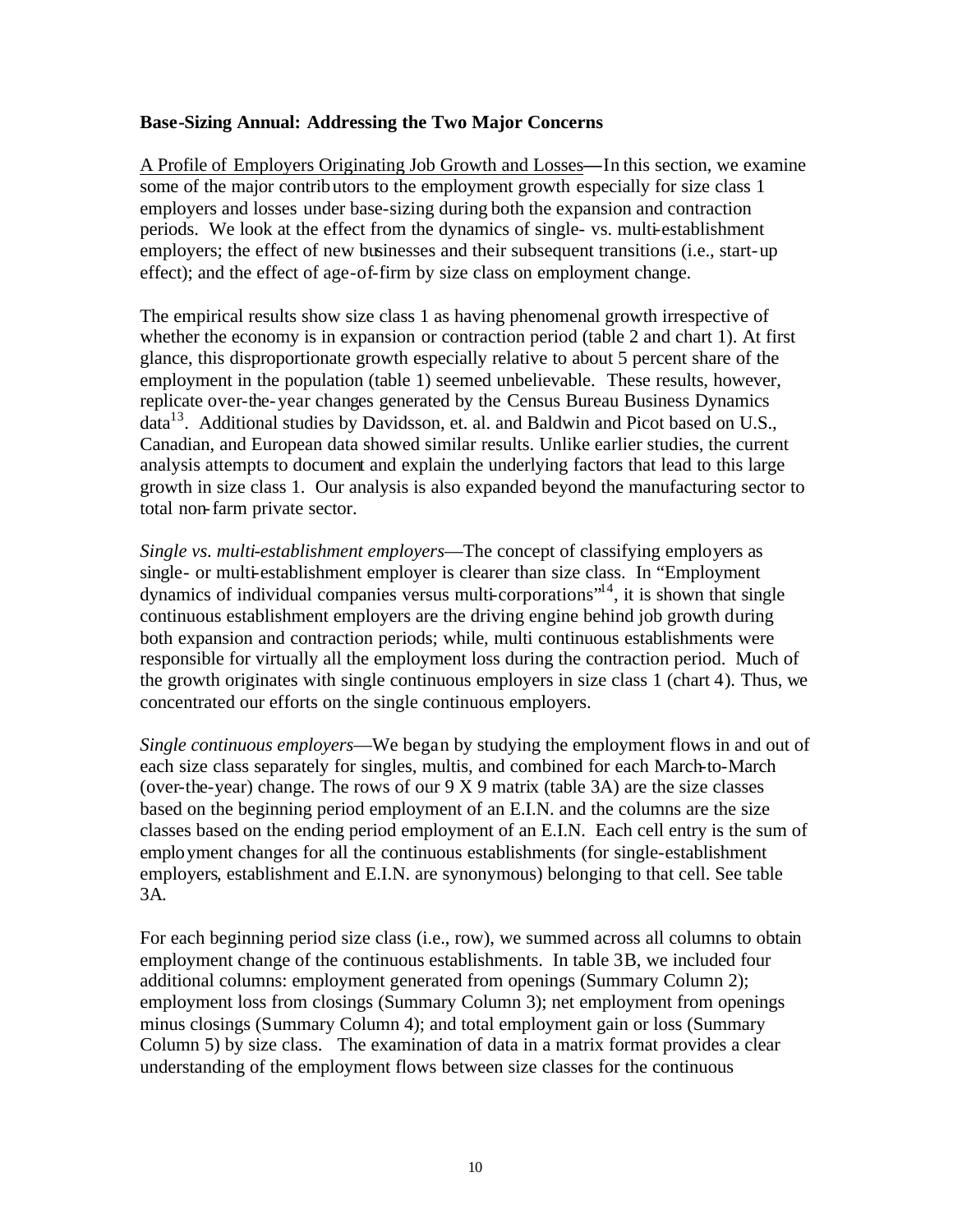establishments, and the contribution of employment change from openings and closings of establishments.

The data showed very consistent trend for size class 1 single continuous employers. The growth originates with the single-establishment employers in size class 1. There are about 2.5 million employers (table 1). (NOTE: Some of these employers have been in existence for many years while others have just come into existence in March. This does not imply age.) In the time period March to March $t_{+1}$ , the vast majority of them remain in size class 1 and create on average about 40,000 jobs; about 7.5 percent consistently move to size class 2 creating about 410,000 jobs; another 0.5 percent move to size class 3 creating about 120,000 jobs; and 0.5 percent move into size classes 4 and higher creating another 100,000 jobs. (Note: These numbers are based on 9 X 9 matrices; they are not shown in any table or chart.) They create a total of about 670,000 jobs annually (chart 4).

Next, we tabulated these single size class 1 employers for an additional two years with three different starting years 1994, 1999, and 2001. Again, there was a very consistent pattern. In the subsequent period March<sub>+1</sub> to March<sub>+2</sub>, the size class 1 employers from March<sub>t</sub> who are still in business and remained in size class 1 created an additional 320,000 jobs. In the period March<sub>+2</sub> to March<sub>+3</sub>, the original size class 1 employers from March who are still in business and remained in size class 1 again created about 250,000 jobs. The growth of 250,000 to 300,000 jobs is mostly coming from the 5.7 percent of the employers who move to size class 2 (5-9 employees) and 0.3 percent who move to size class 3 (10-19 employees). Thus, each year there is a small percentage of employers in size class 1 that move up in employment into the next two size classes. This small percentage, however, is on a very large base of 2.5 million employers and with just the addition of a few employees each they create a large employment change for size class 1. (Note: Again, these numbers are not displayed in any table or chart; they are based on matrices for time period t+1 to t+2 and t+2 to t+3 condition on employers in size class 1 in time period t.)

NOTE: The decline in job gains for each subsequent time period is coming from a declining base number of size class 1 employers. That is, in each subsequent year about 11 to 13 percent of these employers go out-of-business; additionally, some move to other size classes. At the same time, new employers and those that move into size class 1 from other size classes are not included in this analysis. The statistics in the above two paragraphs are for the time period starting in March 1994 and March 1999. The numbers are somewhat lower for the starting time period 2001.

*Industrial sectors*—The industrial sectors in which this growth took place are shown in table 4. The growth pattern for each industrial sector is also very consistent from one year to the next and is concentrated in the services including health care, real estate, and construction sectors. This appears to be in sync with the general economy.

*Employment change by age and size*—Table 5A gives the distribution of employment change by size class and age for all continuous employers. These data provide us with further understanding of whether employment changes by size class are correlated with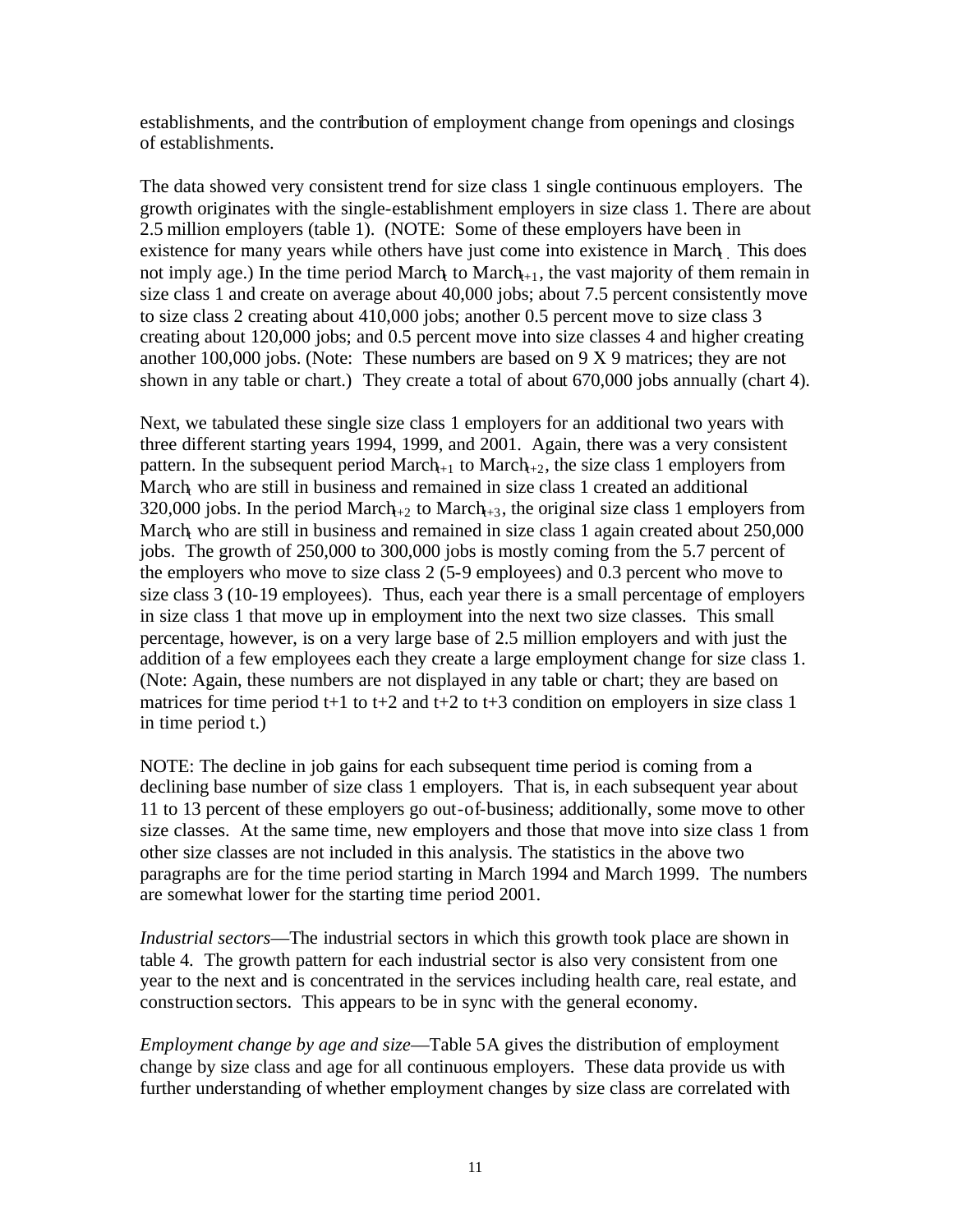age of firm especially for size class 1 employers. Before proceeding any further, we would like to caution the readers that age of firm for multi-establishment employers is rather soft because of mergers, acquisitions, consolidations, breakouts, etc. Our interest however is mostly in size class 1 employers who are predominately single-establishment employers (table 1).

During the expansion period, employers in size class 1 dominate the employment growth for each age group. The overwhelming majority of the growth is coming from firms who are more than 3-years old. This is true for all size classes because there are more firms in this age group as shown by average yearly employment change per firm statistics given in table 5B.

During the contraction period, continuous employers in size class 1 again dominate the growth for each age group while most of the other size classes show relatively small gains or losses for firms with age less than or equal to 3-years (table 5A). Of particular interest is the age group greater than 3-years: the size class 1 continuous employers are the only ones with huge growth followed by modest growth from size class 2 employers, while size class 9 (1000 or more employees) employers who are predominately multiestablishment employers (table 1) contribute to the enormous job losses. In "Employment dynamics of individual companies versus multi-corporations", it was shown the losses during the contraction period from multi-establishment firms are mostly coming from continuous establishments.

*Start-up effect*—The differences between sum of the quarters under base-sizing annual and over-the-year changes shown in table 2 are due to the classification of new businesses as discussed in the statistical properties section. This difference is the start-up effect within the 1-year reference period; for size class 1 it is 210,000.

*Different reference period*—The LDB statistics are highly seasonal as shown in chart 5. Because of this seasonality, we thought perhaps the employment changes by size class may differ substantially if the reference period of initial size was based on June, September, or December rather than March, which has the lowest seasonal employment. Thus, there may be a bias towards crediting small employers with job growth. The data for the period 1994 to 1995 were tabulated using four different reference periods: March – March; June – June; September – September; and December – December. The growth for size class 1 for all four periods was about 1.1 million jobs. This is the underlying trend for size class 1 employers on an annual basis.

In essence, the job growth originates with the smallest of the single-establishment employers who are in business 1-year or longer, with the vast majority of the growth coming from single employers who have been in existence more than 3-years simply because there are about 2 million of them. The age of firm analysis for size class 1 employers confirms the job growth results obtained from following the size class 1 employers for an additional 2-years. The result being job growth originates with the small entrepreneurs.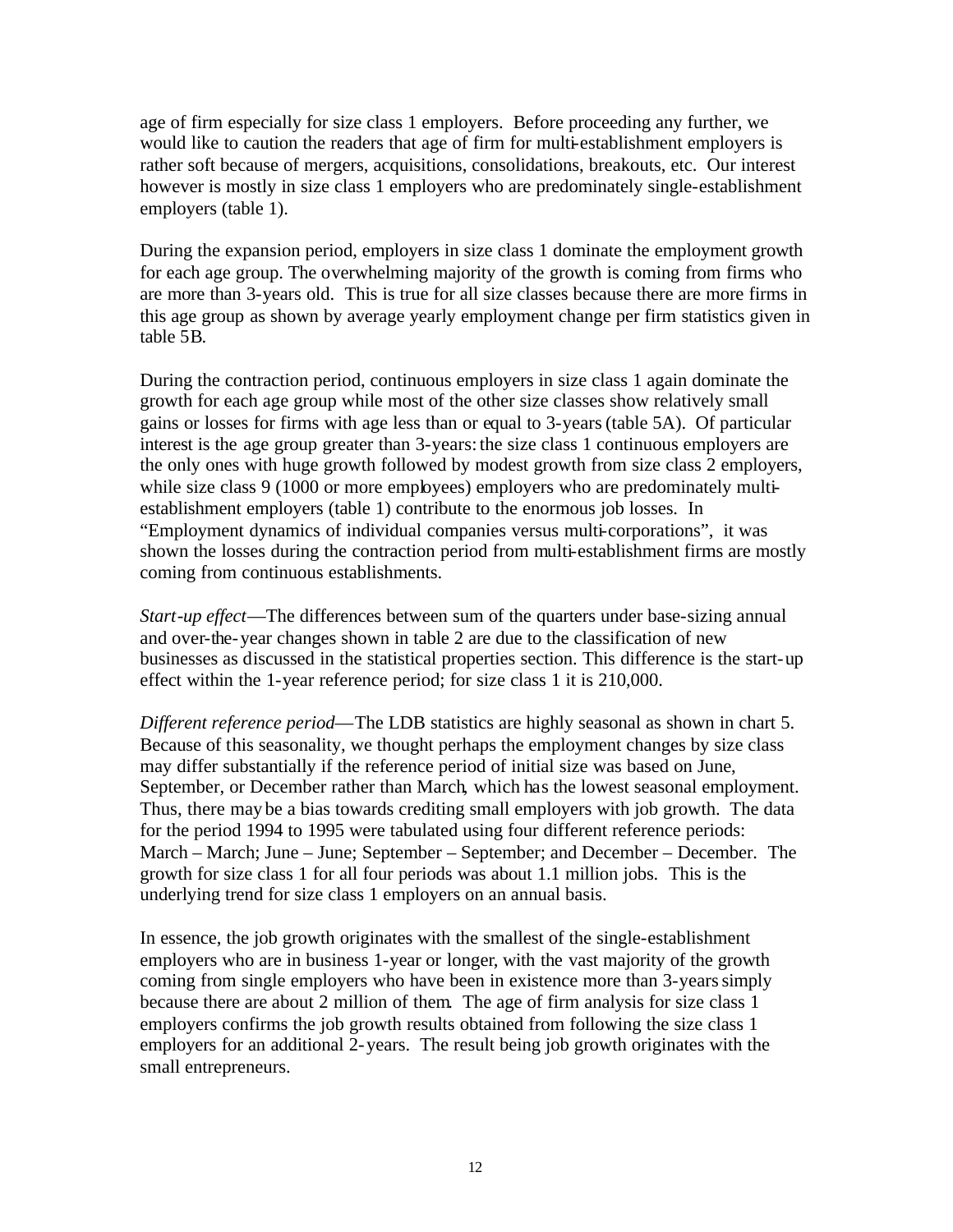Measurement of "Regression-to-the-Mean-Bias"—Baldwin and Picot have generated estimates of employment change by size class on Canadian and U.S. Manufacturing Sector by incorporating some correction for regression-to-the-mean-bias. They have used several alternative definitions to size the data to measure changes over 2 and 5-year periods. Their results show it is the long term trend and not the temporary fluctuations that yield the positive net employment change for smaller classes and generally negative net employment change for larger size classes.

In this section, we provide some measurements of "regression-to-the-mean-bias" for the U.S. total non-farm private sector for March 1993 – March 1995, March 1995 –March 1997, March 1997 – March 1999, March 1999 – March 2001, and March 2001 – March 2003 time periods. We limited the scope to all single employers who had positive employment for the entire 2-year period. This is because the "regression-to-the-mean bias" does not apply to new businesses and out-of-businesses. Additionally, it is very hard to separate this bias from changes in reporting basis due to mergers, acquisitions, consolidations, breakouts, etc. for multi-establishment employers.

The base-sizing annual methodology was used to classify all single continuous employers by their initial March employment. We then compared their 2-year change (i.e., 2-year cohort analysis) by size class to the sum of the two 1-year changes (i.e.,1-year cohort analysis). In the 2-year change, the size class is fixed at March for the entire 2-year period. In the 1-year change, the size class is fixed at March to measure the change from March to March<sub>+1</sub> and then the employers are reclassified according to their March<sub>+1</sub> employment to measure the change from  $March_{t+1}$  to  $March_{t+2}$ .

For the combined size classes 1, 2, and 3 (1-19 employees), the average bias is about 5 to 6 percent (table 6); these three size classes were combined since each one has a very small interval length. In conclusion, we see mean-sizing by its nature smoothes the employment change across all size classes (chart 1) but smoothing is not a measurement objective. We also see a small evidence of "regression-to-the-mean-bias" across two consecutive 1-year reference periods when using base-sizing annual. This bias is, however, not large enough to trade off all the desirable statistical properties of basesizing annual. Our results confirm Baldwin and Picot findings that the trend of the small employers is the major contributor to the employment growth and not the temporary fluctuations.

## **Longitudinal versus Cross-Sectional Analysis**

In order to study the issue of which size employers create the most jobs, longitudinal files must be used for this analysis. An area of confusion for users has been some attempt to use cross sectional analysis (i.e., changes in size class population distribution) to address this issue—such analysis yields misleading results. Under cross-sectional analysis, the biggest gainer in employment distribution by size class from 1992 to 2003 is employers in size class 9 with 1000 or more employees (table 1). The share of employment for size class 9 went from 35.7 percent to 37.5 percent, while the share of employment for size class 1 employers actually declined from 5.6 percent to 5.2 percent. At first, this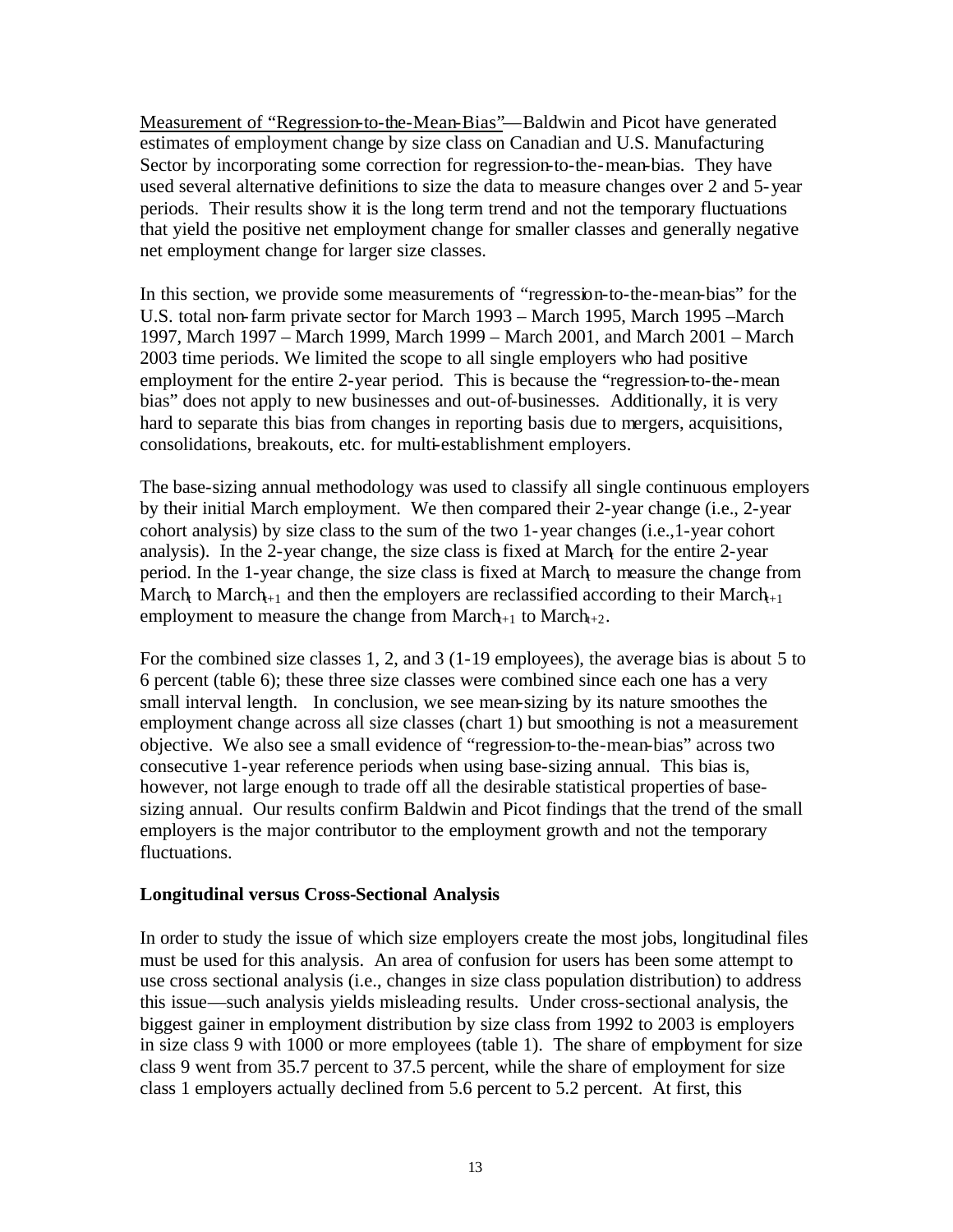statement seems contradictory to our finding that size class 1 employers created overwhelming majority of the jobs during both expansion and contraction periods.

The reason for the large discrepancy between the measures of employment change and employment distribution is that the longitudinal analysis measures of change reflect only the individual firm employment change (i.e., economic change) while the cross-sectional analysis measures of change reflect both the individual firm employment change and the firm's annual reclassification change.

Consider, for example, a tabulation cell that had only size class 1 employers with 10 firms each having two employees in March and eight employees in March $+1$ . Then, under longitudinal analysis for the cell, the size class 1 employer category would show an employment growth of 60 employees and size class 2 would show no change. Under cross-sectional analysis, however, size class 1 employers would show a loss of 20 employees and size class 2 would show a gain of 80 employees coming from the reclassification shift and firms employment growth.

The reclassification changes occur for three major reasons. They are: 1) business expansion or contraction as in the above example; 2) business mergers, acquisitions, and consolidations; and 3) business changes in reporting practices, such as when a multiestablishment employer that used to report all of its operations from one location has started to provide data by breaking out its operations into two or more locations.

## **Summary and Conclusions**

Summary—In this paper, we discussed end-sizing, mean-sizing, base-sizing quarterly, base-sizing annual, and dynamic-sizing. The choice of appropriate size class methodology to measure employment change depends upon the measurement objective or concept. The end-sizing measures where employment growth/decline ends up. We have not been able to define a measurement objective for mean-sizing. The base-sizing quarterly is appropriate for measuring change for a short term of one quarter and for measurement of seasonal movement; it is not appropriate for measuring employment change trends over multiple consecutive quarters. The base-sizing annual is an appropriate method for measuring with what size employers does the job growth or decline originates; we also measured the "regression-to-the-mean bias" for this method to be the order of about 5 to 6 percent for employers with 1-19 employees. Whereas, dynamic-sizing is appropriate to measure how job growth or loss evolves over a time period.

During the expansion period, the average yearly growth of about 1,080,000 jobs originates with employers in size class 1 (chart 1, table 2) who are predominately singleestablishment employers (table 1). About 320,000 of this growth comes from net of openings minus closings (chart 6); of this amount about 210,000 is the start-up effect (table 2, 1082 vs. 872 for size class 1) and 110,000 is net of openings minus closings that remain in size class 1. The remaining  $760,000 (1,080,000 - 320,000)$  is coming from continuous employers (chart 4, table 5A); these firms have been in existence 1-year or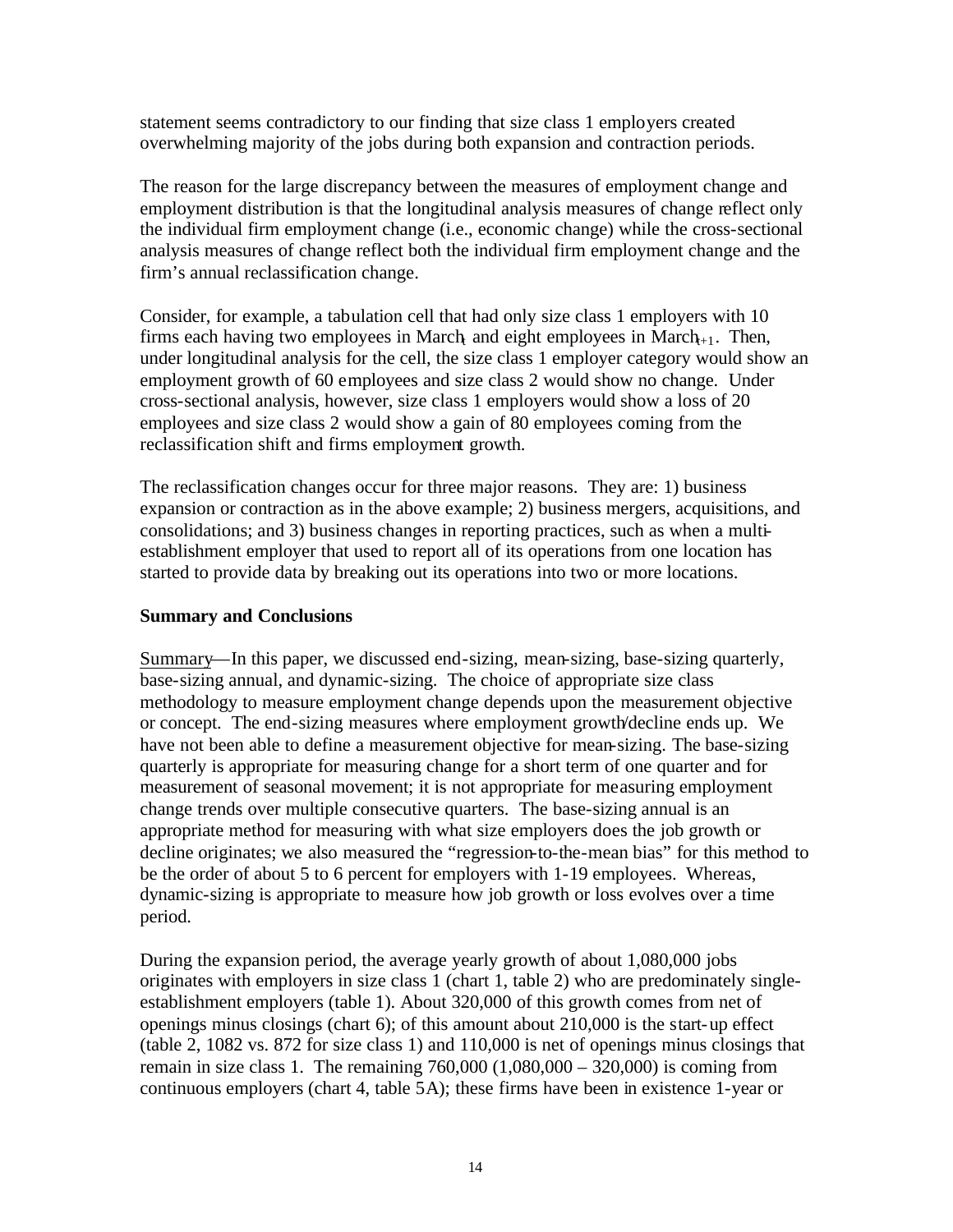longer (table 5A). Over half of the 760,000 jobs growth is coming from firms in existence more than 3-years (table 5A). This growth mainly occurs in the services including health care, real estate, and construction sectors (table 4). These employers are the smallest entrepreneurs and their numbers are large, about 2.5 million (table 1).

During the contraction period, the numbers are somewhat lower for size class 1 employers but they still represent substantial growth in jobs. The other big result during this period is the average yearly loss of about 1,390,000 jobs (table 5A) that originated with size class 9 (1000 or more employees) employers who are predominately multiestablishment employers (table 1) and more than 3-years old.

Conclusions**—**We have selected origination of job growth or decline as the criterion to answer the question: what type of employers create or destroy the most jobs in the economy? In summary, the overwhelming majority of the job growth originates with the size class 1 (1-4 employees) single-establishment employers who are more than 3-years old. This growth takes place irrespective of the expansion and contraction periods. This growth mainly occurs with the very small employers in the services including health care, real estate, and construction sectors. The overwhelming majority of the job losses during the contraction period, however, originate with the size class 9 firms (1000 or more employees) who are predominately multi-establishment employers and more than 3-years old.

## **References and Footnotes**

<sup>1</sup> Baldwin, John, Picot, Garnett, "Employment Generation by Small Producers in the Canadian Manufacturing Sector", *The Journal for Small Business Economics*, August 1995, pp. 317-331.

<sup>2</sup> Davissson, Per, Lindmark, Leif, and Olofsson, Christer, "The Extent of Overestimation of Small Firm Job Creation—An Empirical Examination of the Regression Bias," *Small Business Economics*, 1998, pp. 87-100.

<sup>3</sup> Davis, Steven, Haltiwanger, John, and Schuh Scott, Job Creation and Destruction, Cambridge, MA., MIT Press, 1996.

<sup>4</sup> Davidsson, Per, "Methodological Concerns in the Estimation of Job Creation in Different Firm Size Classes" 1996 Working Paper, Jonkoping International Business School, on the Internet at http://www/ihh.hj.se/eng/research/publication/wp/1996-1percent20Davidsson.pdf (accessed June 2005).

<sup>5</sup> Robertson, Huff, Mikkelson, and Pivetz, "Improvements in Record Linkage Processes for the Bureau of Labor Statistics' Business Establishment List," *Proceedings for the 1997 Record Linkage Workshop and Expositions*, Office of Management and Budget 1997.

 $6$  This analysis is based on a research database. Thus, the numbers may vary slightly from the official statistics.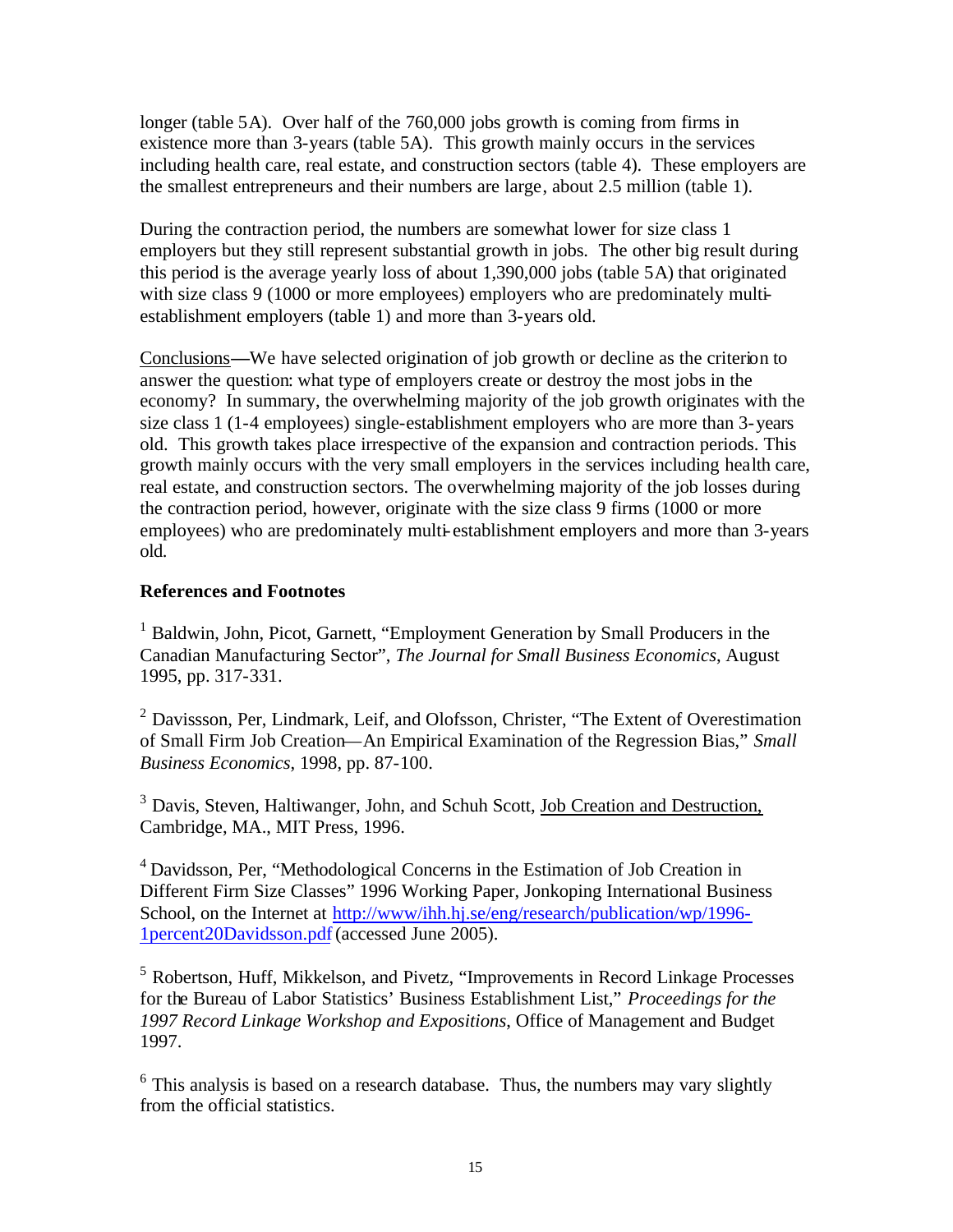$<sup>7</sup>$  Clayton, Faberman, Sadeghi, Spletzer, and Talan, "Business Employment Dynamics,"</sup> *Monthly Labor Review*, April 2004, pp. 29-42.

<sup>8</sup> When referring to data for all years within an expansion or contraction period, the statistics are derived by summing the annual employment or employment changes within that economic period and domain and then performing appropriate arithmetic operation.

<sup>9</sup> Butani, Clayton, Kapani, Spletzer, Talan, and Werking, "Business employment" dynamics: tabulations by employer size," *Monthly Labor Review*, February 2006, pp.3- 22.

 $10$  The population distribution of employment by establishment as given by business employment dynamics statistics is significantly different than that of E.I.N. shown in this paper.

<sup>11</sup> Quarterly Business Employment dynamics data are available on the Internet at www.bls.gov/bdm/home.htm.

 $12$  Okolie, Cordelia, "Why size class methodology matters in analysis of net and gross job flows," *Monthly Labor Review*, July 2004, pp. 3-12 .

<sup>13</sup> Business Information Tracking Series, 1989- 2002, Establishment and Employment change from Births, Deaths, Expansions, and Contractions, U.S. Bureau of the Census. http://www.census.gov/csd/susb/dyn.html or http://www.census.gov/csd/swb/defterm.html

<sup>14</sup> Butani, Shail, Werking, George, Kapani, Vinod, "Employment dynamics of individual companies versus multi-corporations" *Monthly Labor Review*, December 2005, pp. 3-15.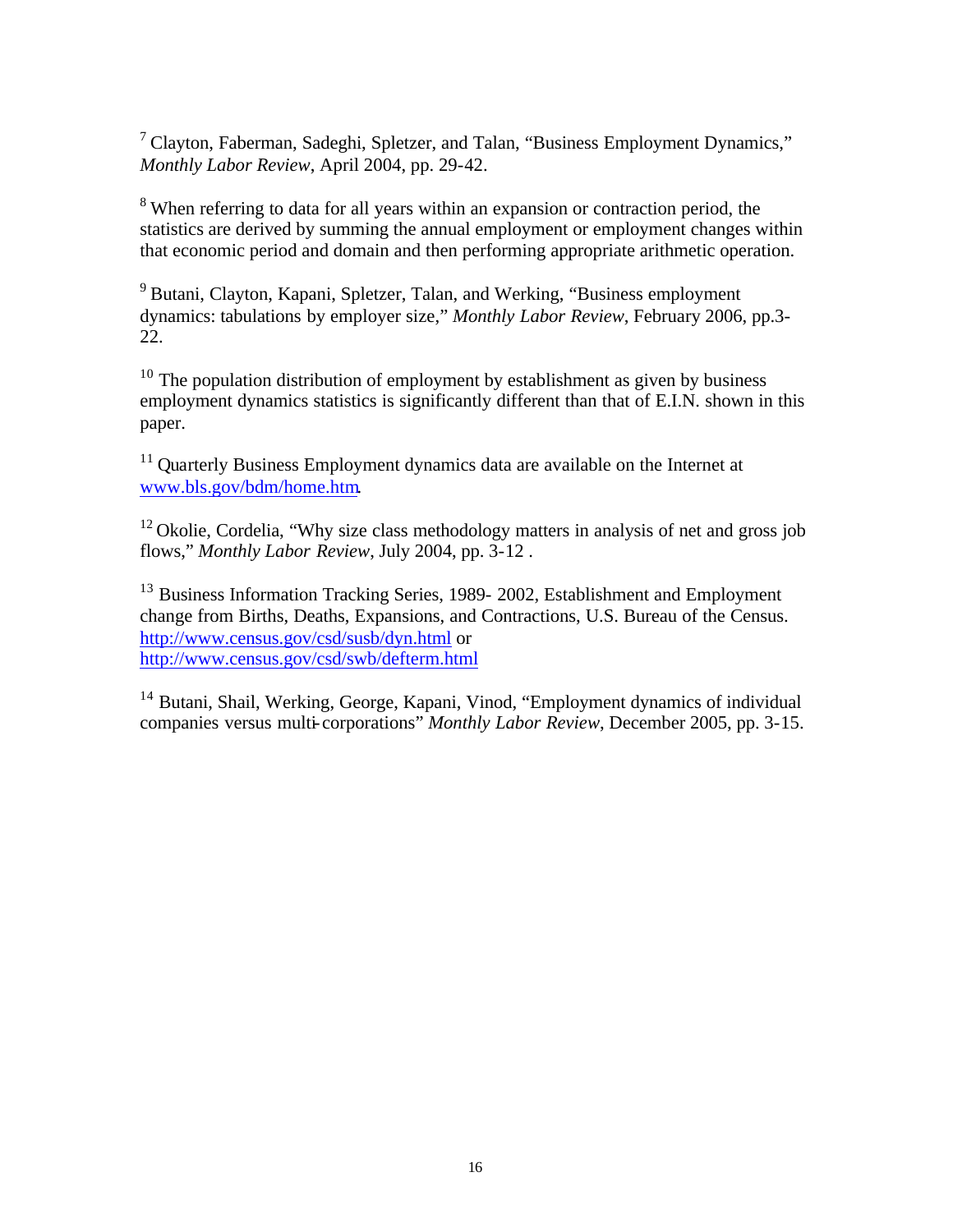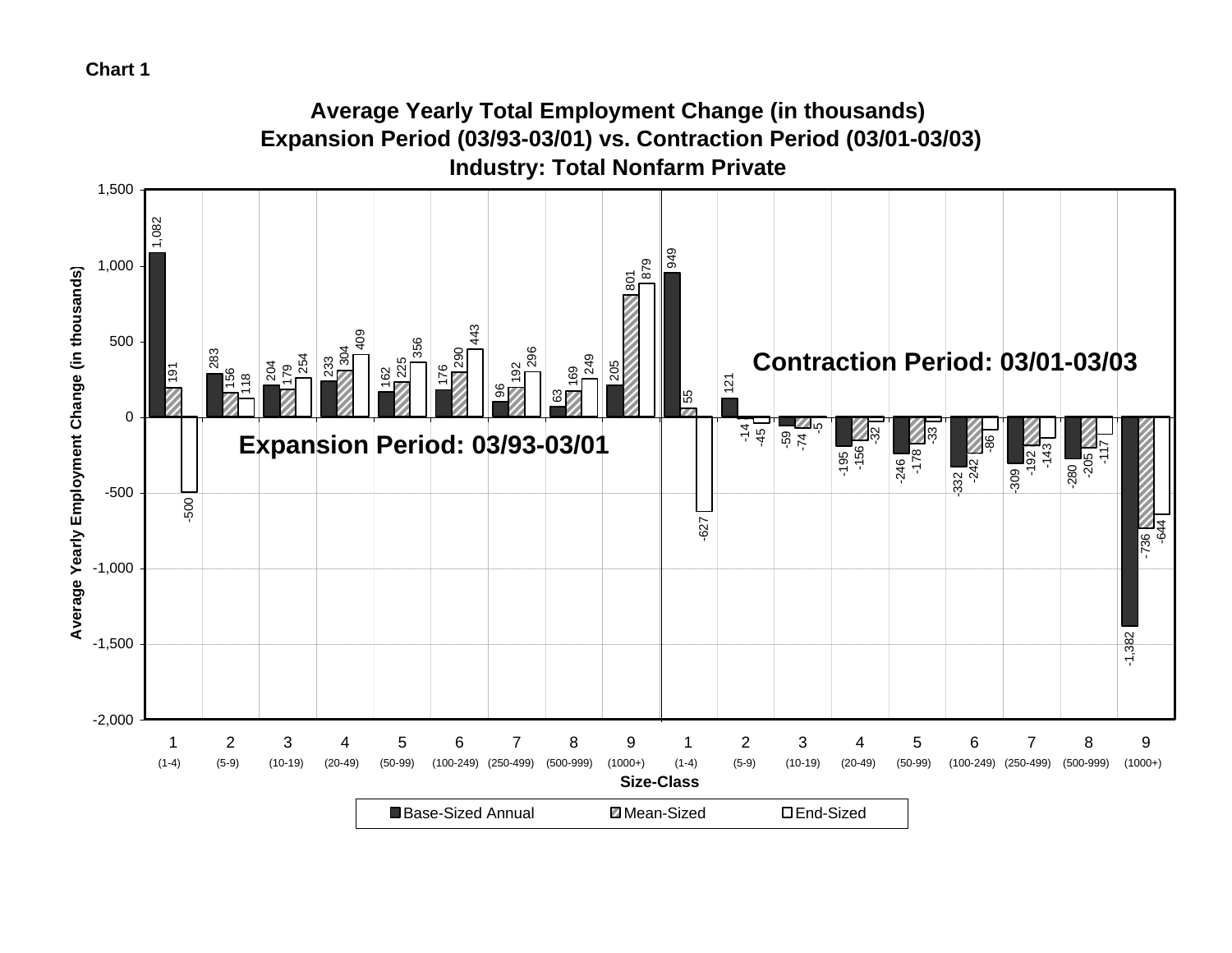# **Average Yearly Total Employment Change (in thousands) Expansion Period (03/93-03/01) vs. Contraction Period (03/01-03/03) Industry: Total Nonfarm Private**

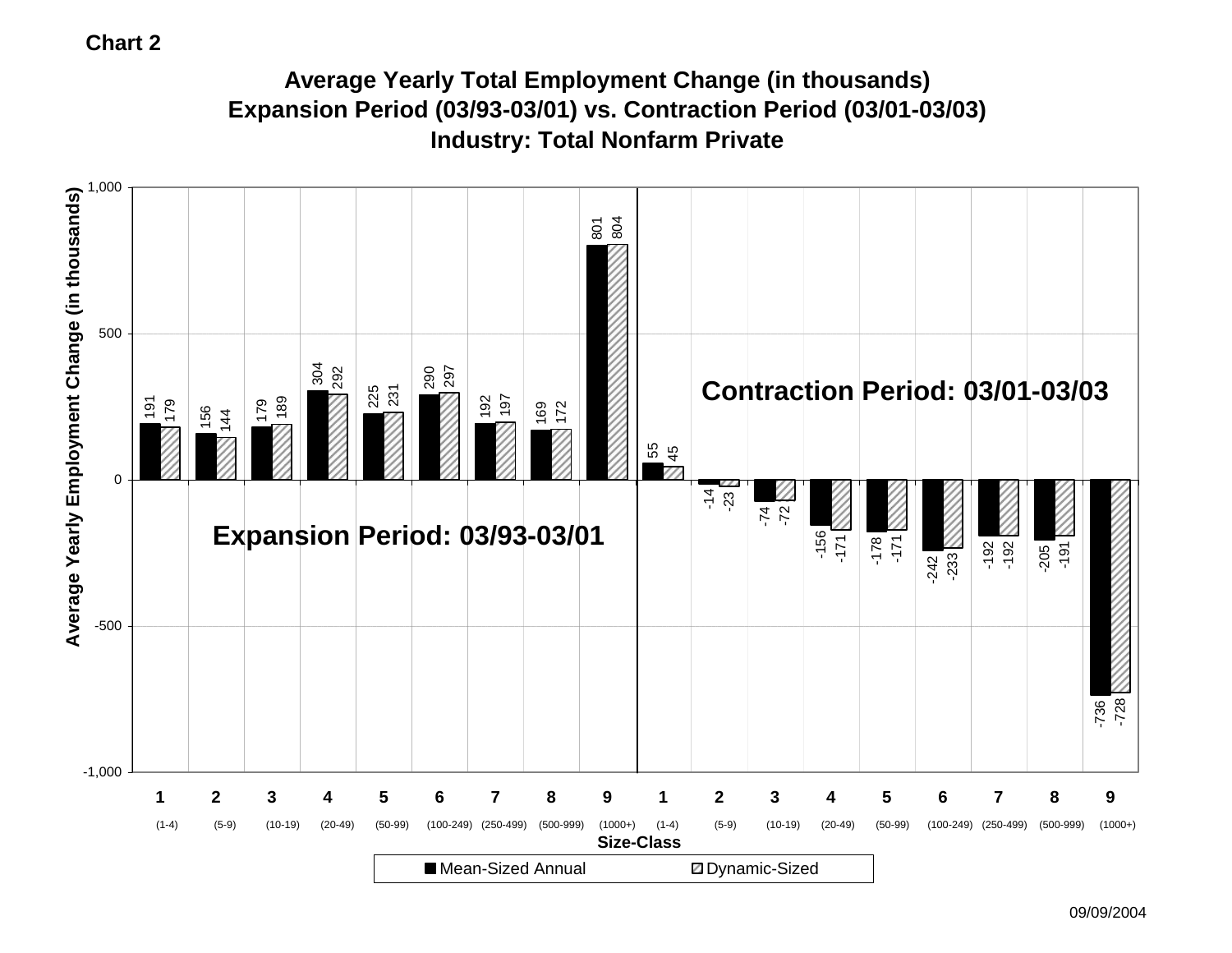

## 12/23/2004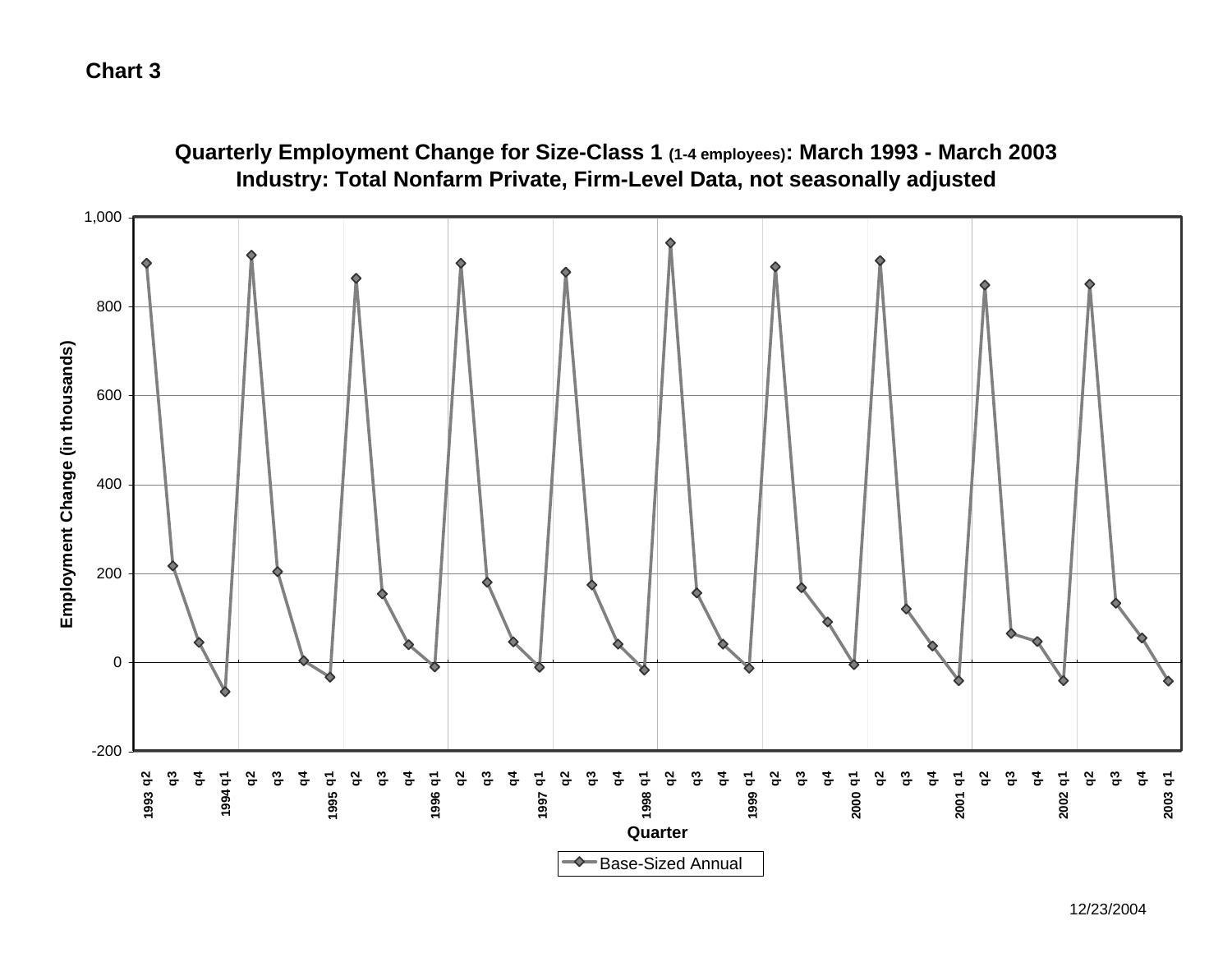# **Average Yearly Employment Change by Size: Expansion Period (03/93-03/01) vs. Contraction Period (03/01-03/03) Continuous Firms: Singles vs. Multis (EIN) Industry: Total Nonfarm Private**

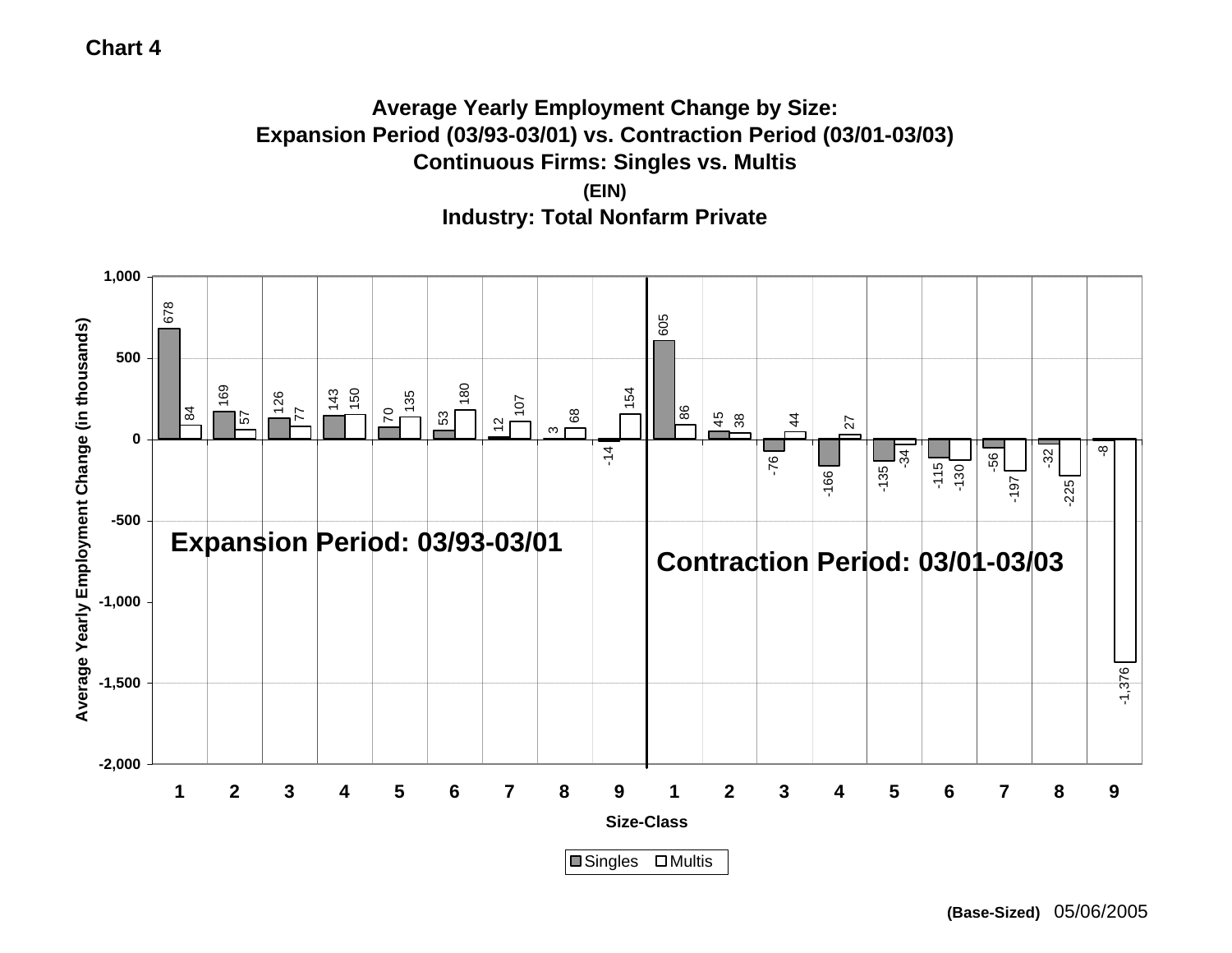

# **Total Nonfarm Private Quarterly Employment Levels (in millions)**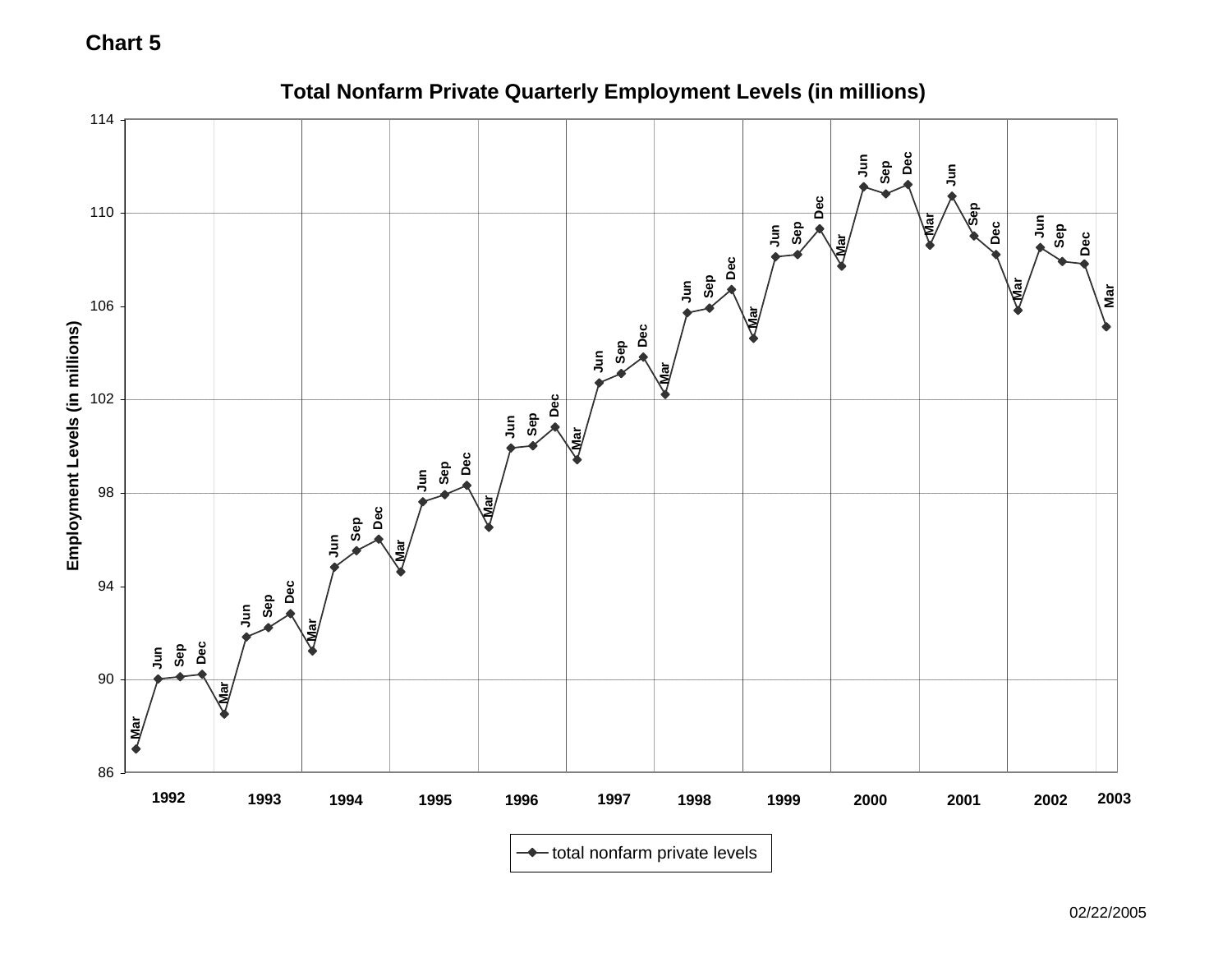# **Average Yearly Employment Change by Size: Expansion Period (03/93-03/01) vs. Contraction Period (03/01-03/03) Net Openings-Closings: Singles vs. Multis (EIN) Industry: Total Nonfarm Private**



**(Base-Sized)** 05/06/2005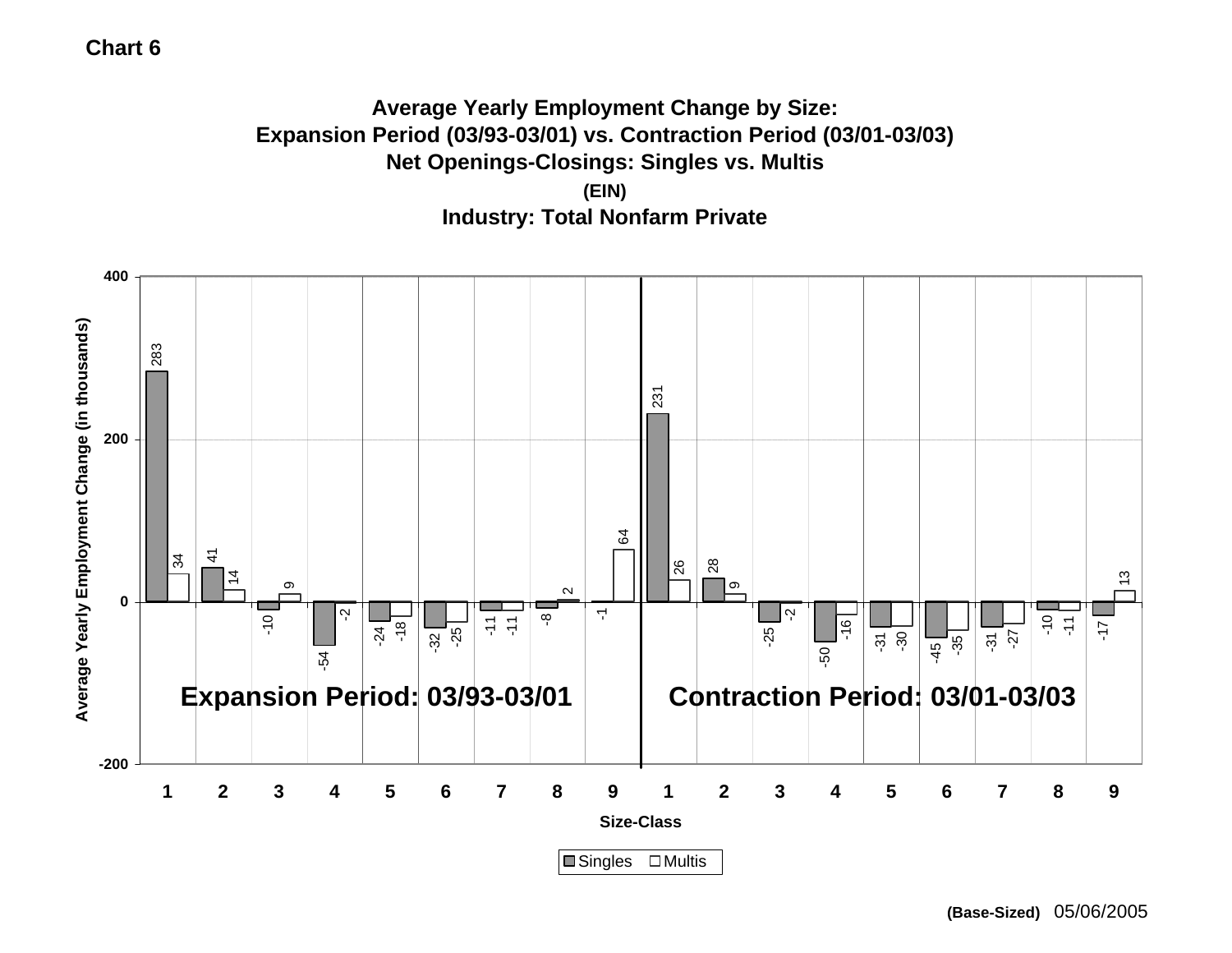# **Table 1 Size-Class Employment as % of Total Employment by Singles and Multis Industry: Total Nonfarm Private**

| <b>SINGLES</b>          |           | <b>MARCH 1992</b>    |              | <b>MARCH 2001</b> |          | <b>MARCH 2003</b> |          |
|-------------------------|-----------|----------------------|--------------|-------------------|----------|-------------------|----------|
|                         | number of | initial              | as $%$       | initial           | as $%$   | initial           | as %     |
| size                    | employees | employment           | of total     | employment        | of total | employment        | of total |
|                         | $1 - 4$   | 4,788,798            | 11.99        | 5,244,024         | 11.60    | 5,347,746         | 12.06    |
| $\overline{\mathbf{c}}$ | $5-9$     | 5,679,772            | 14.22        | 6,168,623         | 13.65    | 6,211,943         | 14.00    |
| 3                       | $10 - 19$ | 6,482,471            | 16.23        | 7,358,931         | 16.28    | 7,316,959         | 16.49    |
| 4                       | 20-49     | 8,058,594            | 20.18        | 9,479,997         | 20.98    | 9,260,873         | 20.88    |
| 5                       | 50-99     | 4,918,947            | 12.32        | 5,807,903         | 12.85    | 5,524,344         | 12.45    |
| $\,6$                   | 100-249   | 4,378,635            | 10.96        | 5,225,076         | 11.56    | 4,947,927         | 11.15    |
| $\overline{7}$          | 250-499   | 1,911,340            | 4.79         | 2,249,879         | 4.98     | 2,130,013         | 4.80     |
| 8                       | 500-999   | 1,284,375            | 3.22         | 1,414,565         | 3.13     | 1,369,110         | 3.09     |
| 9                       | $1000+$   | 2,437,124            | 6.10         | 2,242,563         | 4.96     | 2,252,264         | 5.08     |
| total                   |           | 39,940,056           | 100.00       | 45,191,561        | 100.00   | 44,361,179        | 100.00   |
|                         |           |                      |              |                   |          |                   |          |
| <b>MULTIS</b>           |           | <b>MARCH 1992</b>    |              | <b>MARCH 2001</b> |          | <b>MARCH 2003</b> |          |
|                         | number of | initial              | as%          | initial           | as %     | initial           | as %     |
| size                    | employees | employment           |              | employment        |          | employment        |          |
|                         |           |                      | of total     |                   | of total |                   | of total |
|                         | $1 - 4$   |                      | 0.17         | 99,401            | 0.16     | 106,076           | 0.17     |
|                         | $5-9$     | 81,835<br>233,618    | 0.50         | 276,331           | 0.44     | 286,912           | 0.47     |
| $\overline{c}$          | $10 - 19$ |                      |              | 705,504           | 1.11     | 726,215           | 1.20     |
| 3                       | 20-49     | 610,825<br>1,875,455 | 1.30<br>3.98 | 2,215,638         | 3.50     | 2,238,014         | 3.68     |
| 4                       | 50-99     | 2,486,249            | 5.28         | 3,118,292         | 4.92     | 3,064,878         | 5.05     |
| 5<br>6                  | 100-249   | 4,672,753            | 9.92         | 6,192,954         | 9.77     | 5,983,283         | 9.85     |
| $\overline{7}$          | 250-499   | 4,156,727            | 8.83         | 5,677,723         | 8.96     | 5,386,272         | 8.87     |
| 8                       | 500-999   | 4,336,370            | 9.21         | 6,206,902         | 9.79     | 5,775,005         | 9.51     |
| 9<br>total              | $1000+$   | 28,630,219           | 60.81        | 38,876,771        | 61.35    | 37,168,986        | 61.20    |

|--|

|       | 250-499   | 4,156,727                       | 8.83              |                  |          | 5,677,723   | 8.96              |                  |          | 5,386,272   | 8.87              |                    |          |
|-------|-----------|---------------------------------|-------------------|------------------|----------|-------------|-------------------|------------------|----------|-------------|-------------------|--------------------|----------|
| 8     | 500-999   | 4,336,370                       | 9.21              |                  |          | 6,206,902   | 9.79              |                  |          | 5,775,005   | 9.51              |                    |          |
| 9     | $1000+$   | 28,630,219                      | 60.81             |                  |          | 38,876,771  | 61.35             |                  |          | 37,168,986  | 61.20             |                    |          |
| total |           | 47,084,051                      | 100.00            |                  |          | 63,369,516  | 100.00            |                  |          | 60,735,641  | 100.00            |                    |          |
|       |           | <b>IBINED: SINGLES + MULTIS</b> |                   |                  |          |             |                   |                  |          |             |                   |                    |          |
|       |           |                                 | <b>MARCH 1992</b> |                  |          |             | <b>MARCH 2001</b> |                  |          |             | <b>MARCH 2003</b> |                    |          |
|       | number of | initial                         |                   | as % humber of   | as $%$   | initial     |                   | as % humber of   | as %     | initial     |                   | as % humber of     | as %     |
| size  | employees | employment                      | of total          | firms            | of total | employment  | of total          | firms            | of total | employment  | of total          | firms              | of total |
|       | 1-4       | 4,870,633                       |                   | 5.60 2,264,276   | 53.57    | 5,343,425   |                   | 4.92 2,535,157   | 53.34    | 5,453,822   |                   | 5.19 2,599,769     | 54.03    |
| 2     | $5-9$     | 5,913,390                       | 6.80              | 901,484          | 21.33    | 6,444,954   | 5.94              | 979,627          | 20.61    | 6,498,855   | 6.18              | 989,344            | 20.56    |
| 3     | $10 - 19$ | 7,093,296                       | 8.15              | 528,934          | 12.51    | 8,064,435   | 7.43              | 599,940          | 12.62    | 8,043,174   | 7.65              | 599,952            | 12.47    |
| 4     | 20-49     | 9,934,049                       | 11.42             | 330,143          | 7.81     | 11,695,635  | 10.77             | 387,997          | 8.16     | 11,498,887  | 10.94             | 382,822            | 7.96     |
| 5     | 50-99     | 7,405,196                       | 8.51              | 108,027          | 2.56     | 8,926,195   | 8.22              | 129,992          | 2.74     | 8,589,222   | 8.17              | 125,580            | 2.61     |
| 6     | 100-249   | 9,051,388                       | 10.40             | 60,088           | 1.42     | 11,418,030  | 10.52             | 75,546           | 1.59     | 10,931,210  | 10.40             | 72,516             | 1.51     |
|       | 250-499   | 6,068,067                       | 6.97              | 17,672           | 0.42     | 7,927,602   | 7.30              | 23,019           | 0.48     | 7,516,285   | 7.15              | 21,791             | 0.45     |
| 8     | 500-999   | 5,620,745                       | 6.46              | 8,151            | 0.19     | 7,621,467   | 7.02              | 11,037           | 0.23     | 7,144,115   | 6.80              | 10,326             | 0.21     |
| 9     | $1000+$   | 31,067,343                      | 35.70             | 7,841            | 0.19     | 41,119,334  | 37.88             | 10,143           | 0.21     | 39,421,250  | 37.51             | 9,649              | 0.20     |
| total |           | 87,024,107                      |                   | 100.00 4,226,616 | 100.00   | 108,561,077 |                   | 100.00 4,752,458 | 100.00   | 105,096,820 |                   | 100.00 4.811.749 L | 100.00   |

<u>100,0014,811,495</u>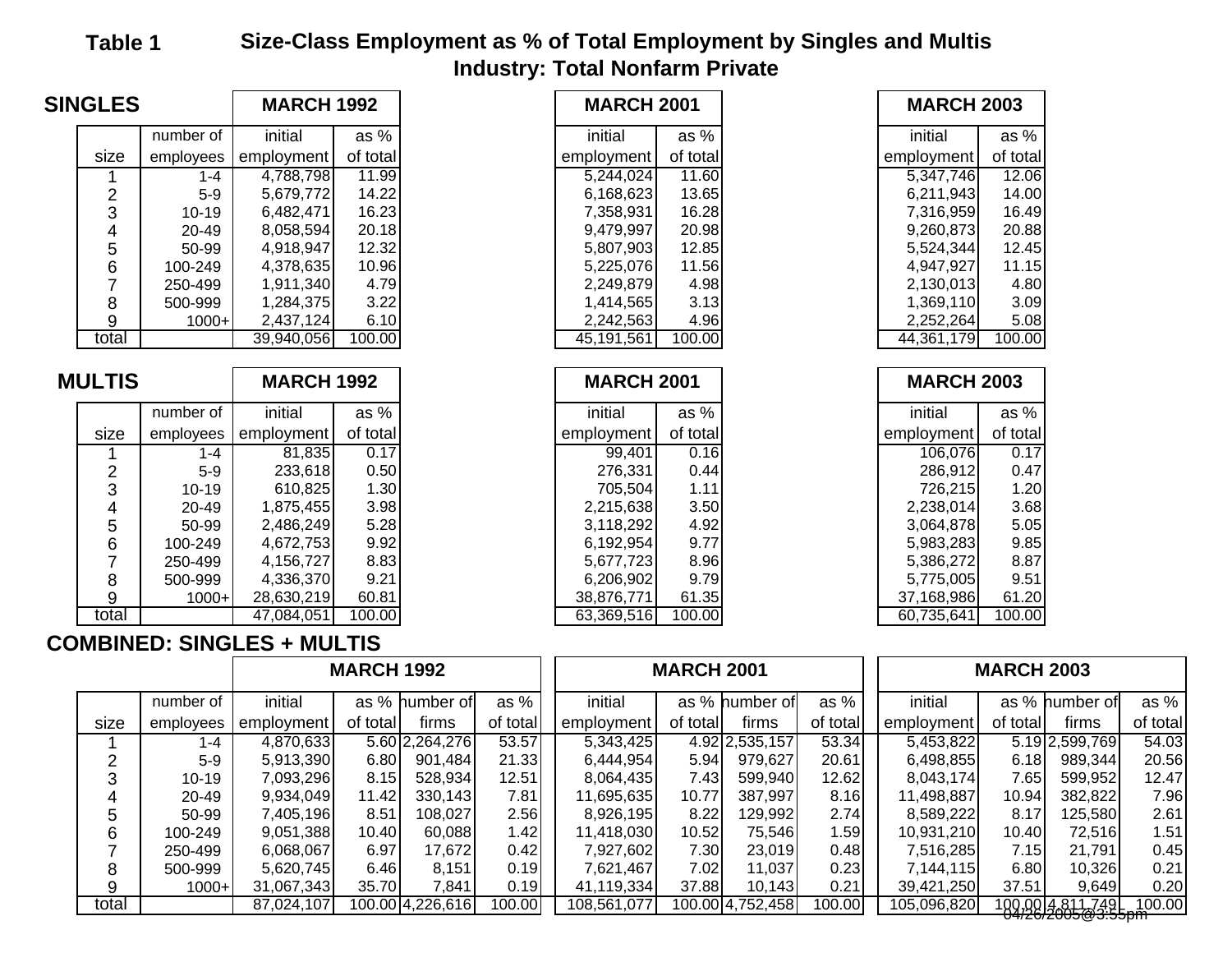|              |                  |                  | <b>Expansion Period:</b><br>03/93-03/01 |        |                           |        |                  |          | <b>Contraction Period:</b><br>03/01-03/03 |          |                           |          |
|--------------|------------------|------------------|-----------------------------------------|--------|---------------------------|--------|------------------|----------|-------------------------------------------|----------|---------------------------|----------|
|              | Over-The-Year    |                  | <b>Base-Sizing Quarterly</b>            |        | <b>Base-Sizing Annual</b> |        | Over-The-Year    |          | <b>Base-Sizing Quarterly</b>              |          | <b>Base-Sizing Annual</b> |          |
|              | Avg.             | $%$ of           | Avg.                                    | % of   | Avg.                      | $%$ of | Avg.             | $%$ of   | Avg.                                      | % of     | Avg.                      | $%$ of   |
| size         |                  | total            |                                         | total  |                           | total  |                  | total    |                                           | total    |                           | total    |
| 1            | 872              | 34.8             | 2,032                                   | 81.1   | 1,082                     | 43.2   | 752              | 43.4     | 1,874                                     | 108.3    | 949                       | 54.8     |
| $\mathbf{2}$ | 280              | 11.2             | 455                                     | 18.1   | 283                       | 11.3   | 120 <sup>1</sup> | 6.9      | 277                                       | 16.0     | 121                       | 7.0      |
| 3            | 226              | 9.0              | 201                                     | 8.0    | 204                       | 8.1    | $-31$            | $-1.8$   | $-78$                                     | $-4.5$   | $-59$                     | $-3.4$   |
| 4            | 280              | 11.2             | 48                                      | 1.9    | 233                       | 9.3    | $-166$           | $-9.6$   | $-404$                                    | $-23.3$  | $-195$                    | $-11.3$  |
| 5            | 198 <sup>l</sup> | 7.9              | $-39$                                   | -1.61  | 162                       | 6.5    | $-202$           | $-11.7$  | $-415$                                    | $-24.0$  | $-246$                    | $-14.2$  |
| 6            | 218              | 8.7              | $-65$                                   | $-2.6$ | 176                       | 7.0    | $-305$           | $-17.6$  | $-577$                                    | $-33.3$  | $-332$                    | $-19.2$  |
| 7            | 123              | 4.9              | $-91$                                   | $-3.6$ | 96                        | 3.8    | $-286$           | $-16.5$  | $-462$                                    | $-26.7$  | $-309$                    | $-17.8$  |
| 8            | 82               | 3.3 <sub>l</sub> | $-71$                                   | $-2.8$ | 63                        | 2.5    | $-270$           | $-15.6$  | $-420$                                    | $-24.3$  | $-280$                    | $-16.2$  |
| 9            | 225              | 9.0              | 37                                      | 1.5    | 205                       | 8.2    | $-1344$          | $-77.6$  | $-1,527$                                  | $-88.2$  | $-1,382$                  | $-79.8$  |
| total        | 2,504            | 100.0            | 2,505                                   | 100.0  | 2,504                     | 100.0  | $-1,732$         | $-100.0$ | $-1,731$                                  | $-100.0$ | $-1,732$                  | $-100.0$ |

#### **Comparison of Average Yearly Employment Changes with Sums of Not Seasonally Adjusted Quarterly Changes: Fixed Vs. Resizing Industry: Total Nonfarm Private**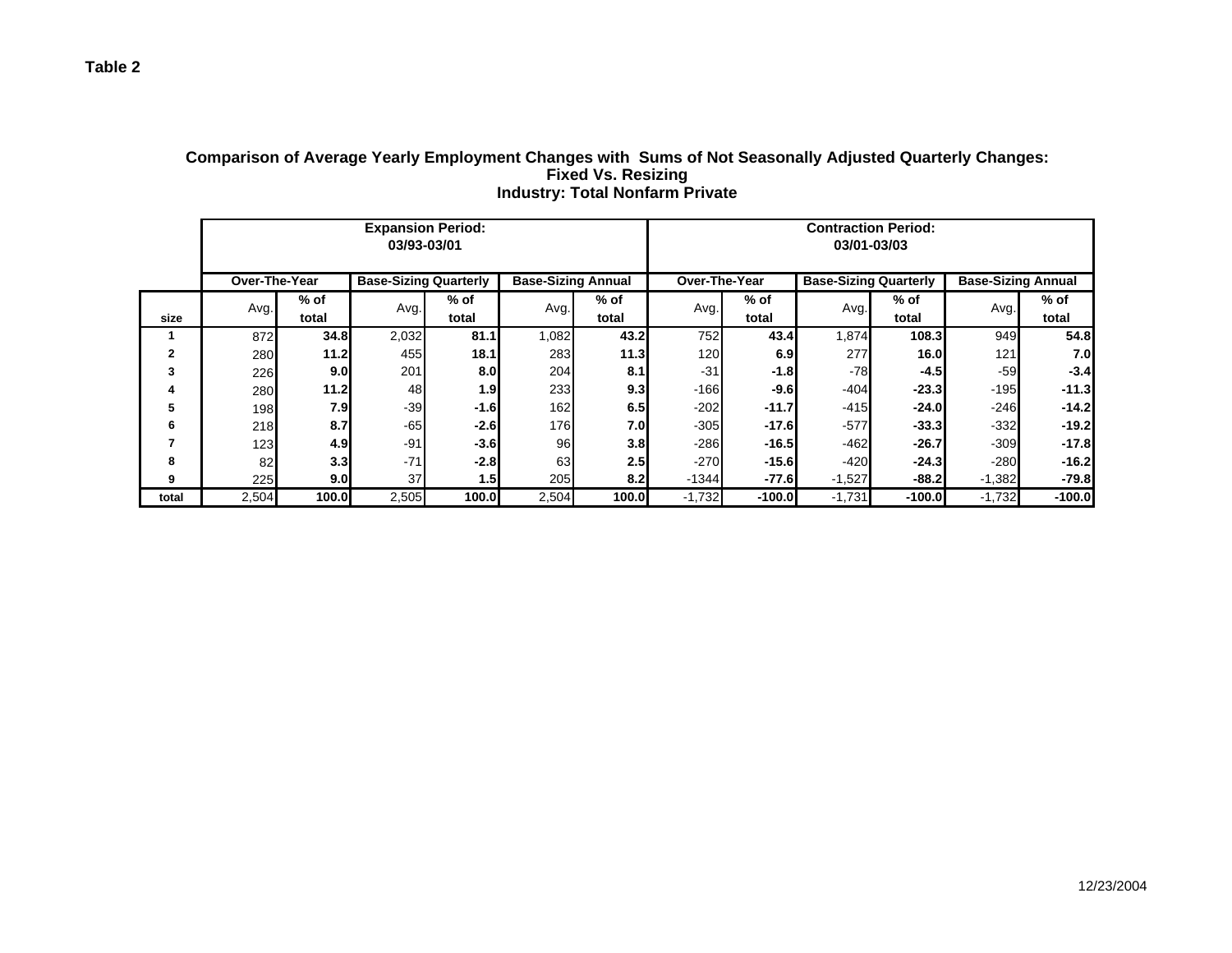# **Table 3A: An Example of Flows Between Size-Classes for Continuous Singles+Multis March 1997 to March 1998 Industry: Total Private**

|              |                                  |                     |            | <b>Singles+Multis Continuous Units</b>                     |            |           |           |             |             |             |           |                   |  |
|--------------|----------------------------------|---------------------|------------|------------------------------------------------------------|------------|-----------|-----------|-------------|-------------|-------------|-----------|-------------------|--|
|              |                                  |                     |            | Employment Change between Size-Classes: 03/1997 to 03/1998 |            |           |           |             |             |             |           |                   |  |
|              | <b>Initial Month: March 1997</b> |                     |            | <b>March 1998 Size-Classes</b>                             |            |           |           |             |             |             |           |                   |  |
| <b>Size</b>  | Number of                        | <b>Continuous</b>   |            | 2                                                          |            |           | 5         |             |             | 8           | 9         | <b>Continuous</b> |  |
| <b>Class</b> | employees                        | <b>Employment</b>   | $(1-4)$    | $(5-9)$                                                    | $(10-19)$  | $(20-49)$ | $(50-99)$ | $(100-249)$ | $(250-499)$ | $(500-999)$ | $(1000+)$ | Gain/Loss         |  |
|              | $1 - 4$                          | 4,499,750           | 24,668     | 426,291                                                    | 117,014    |           |           |             |             |             |           | 719,600           |  |
| 2            | $5-9$                            | 5,827,721           | $-365,048$ | 38,540                                                     | 384,517    | 91,743    |           |             |             |             |           | 201,342           |  |
| 3            | $10-19$                          | 7,244,471           | $-106,962$ | $-294,575$                                                 | 75,319     | 406,575   | 46,837    |             |             |             |           | 167,041           |  |
| 4            | 20-49                            | 10,516,112          | -62,258    | $-71,497$                                                  | $-288,164$ | 168,789   | 374,242   | 81,748      |             |             |           | 241,887           |  |
| 5            | 50-99                            | 8,019,605           |            |                                                            | $-36,860$  | -243,613  | 121,086   | 322,465     | 31,175      |             |           | 168,617           |  |
| 6            | 100-249                          | 10,135,234          |            |                                                            |            | $-55,732$ | -196,026  | 204,325     | 266,176     | 46,097      | 33,228    | 245,997           |  |
|              | 250-499                          | 6,951,929           |            |                                                            |            |           | $-25,985$ | $-147,491$  | 106,355     | 194,710     | 37,480    | 128,494           |  |
| 8            | 500-999                          | 6,592,821           |            |                                                            |            |           |           | $-24,972$   | $-116,250$  | 97,923      | 210,172   | 144,366           |  |
| 9            | $1000+$                          | 34,484,138          |            |                                                            |            |           |           |             | -20,784     | -94,875     | 396,536   | 232,202           |  |
| total        |                                  | 94,271,781 -575,804 |            | 55,975                                                     | 217,701    | 399,721   | 345,396   | 476,414     | 310,637     | 285,329     | 734,177   | 2,249,546         |  |

## **Table 3B: Summary Columns of Total Gain or Loss For Each Size-Class**

|                      |           |            | <b>Summary</b><br><b>Summary</b> | <b>Summary</b>    | <b>Summary</b> | <b>Summary</b> |
|----------------------|-----------|------------|----------------------------------|-------------------|----------------|----------------|
| <b>Initial Month</b> |           | Column 1   |                                  | Column 2 Column 3 | Column 4       | Column 5       |
| <b>Size</b>          | number of | Continuous | Openings                         | Closings          | <b>Net</b>     | Total          |
| <b>Class</b>         | employees | Gain/Loss  |                                  |                   | open-close     | Gain/Loss      |
|                      | $1 - 4$   | 719,600    | 798,359                          | $-719,183$        | 79,176         | 798,776        |
| 2                    | $5-9$     | 201,342    | 488,302                          | $-474,865$        | 13,437         | 214,779        |
|                      | $10 - 19$ | 167,041    | 457,717                          | $-471,816$        | $-14,099$      | 152,942        |
| 4                    | $20 - 49$ | 241,887    | 538,154                          | $-602,849$        | $-64,695$      | 177,192        |
| 5                    | 50-99     | 168,617    | 367,204                          | $-396,697$        | $-29,493$      | 139,124        |
| 6                    | 100-249   | 245,997    | 444,768                          | $-460,192$        | $-15,424$      | 230,573        |
|                      | 250-499   | 128,494    | 328,307                          | $-291,613$        | 36,694         | 165,188        |
| 8                    | 500-999   | 144,366    | 314,391                          | $-300,436$        | 13,955         | 158,321        |
| 9                    | $1000+$   | 232,202    | 1,943,027                        | $-1,410,948$      | 532,079        | 764,281        |
| total                |           | 2,249,546  | 5,680,229                        | $-5.128.599$      | 551,630        | 2,801,176      |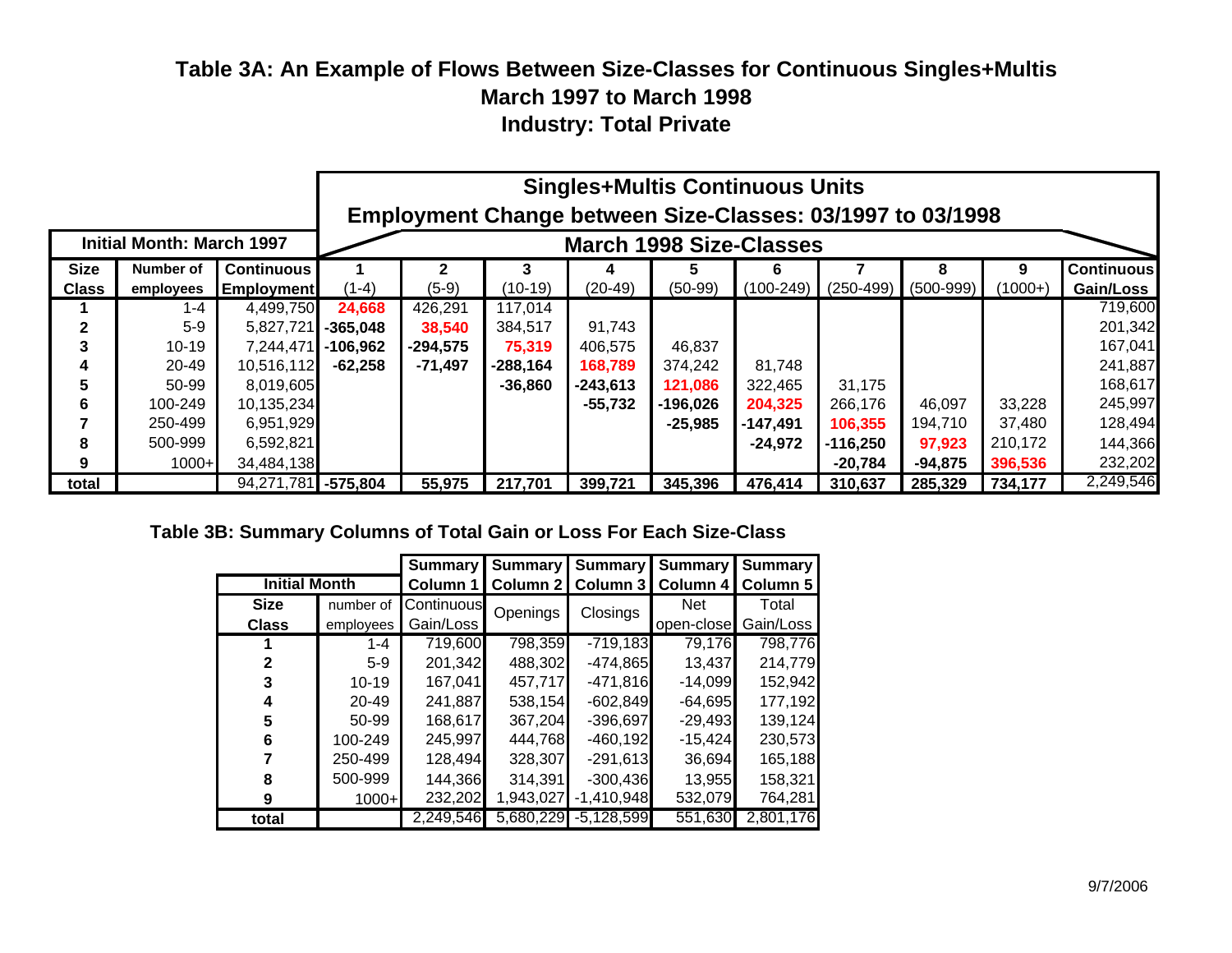## **Table 4 Over-the-year employment change in size 1 singles that are reclassified into size-class 2 the following year-Industries: 3-digit NAICS for which change>10,000 for at least one year**

| 3-digit NAICS | Description                                                                | 1992-1993 | 1993-1994 | 1994-1995 | 1995-1996 | 1996-1997 | 1997-1998 | 1998-1999 | 1999-2000 | 2000-2001 | 2001-2002 |
|---------------|----------------------------------------------------------------------------|-----------|-----------|-----------|-----------|-----------|-----------|-----------|-----------|-----------|-----------|
| 238           | <b>Specialty Trade Contractors</b>                                         | 42,390    | 48,613    | 48,002    | 44,101    | 47,255    | 45,329    | 51,105    | 50,145    | 42,444    | 45,072    |
| 541           | Professional, Scientific, and<br><b>Technical Services</b>                 | 33,825    | 36,394    | 37,739    | 38,007    | 39,640    | 43,327    | 46,128    | 46,516    | 42,956    | 38,666    |
| 621           | <b>Ambulatory Health Care Services</b><br>(includes Offices of Physicians) | 32,442    | 31,699    | 32,042    | 30,583    | 31,250    | 30,553    | 33,342    | 34,137    | 33,828    | 33,617    |
| 722           | Food Services and Drinking Places                                          | 25,872    | 26,619    | 27,202    | 26,408    | 26,780    | 26,687    | 27,208    | 27,169    | 26,018    | 25,745    |
| 561           | Administrative and Support<br>Services                                     | 20,282    | 22,921    | 24,276    | 23,017    | 23,719    | 23,869    | 24,620    | 26,292    | 22,799    | 21,650    |
| 236           | <b>Construction of Buildings</b>                                           | 20,188    | 21,982    | 20,541    | 19,408    | 20,759    | 19,706    | 22,820    | 22,415    | 19,399    | 20,681    |
| 811           | Repair and Maintenance                                                     | 15,090    | 16,902    | 16,846    | 17,388    | 16,629    | 15,638    | 17,519    | 17,705    | 15,991    | 14,671    |
| 812           | Personal and Laundry Services                                              | 12,363    | 12,020    | 11,805    | 11,851    | 11,605    | 11,886    | 12,927    | 12,455    | 11,662    | 10,956    |
| 423           | Merchant Wholesalers, Durable<br>Goods                                     | 12,210    | 12,381    | 13,403    | 12,710    | 12,819    | 12,525    | 12,213    | 12,529    | 11,171    | 9,426     |
| 531           | <b>Real Estate</b>                                                         | 11,033    | 11,833    | 10,188    | 10,759    | 10,186    | 10,793    | 12,935    | 11,824    | 10,734    | 10,363    |
| 453           | Miscellaneous Store Retailers                                              | 9,721     | 10,040    | 10,817    | 10,307    | 10,188    | 10,705    | 11,291    | 11,300    | 9,562     | 8,726     |

## **Over-the-year employment change in size 1 singles that are reclassified into size-class 3 the following year-Industries: 3-digit NAICS for which change>5,000 for at least one year**

| 3-digit NAICS | Description                                                                | 1992-1993 | 1993-1994 | 1994-1995 | 1995-1996 | 1996-1997 | 1997-1998 | 1998-1999 | 1999-2000 2000-2001 |        | 2001-2002 |
|---------------|----------------------------------------------------------------------------|-----------|-----------|-----------|-----------|-----------|-----------|-----------|---------------------|--------|-----------|
| 238           | <b>Specialty Trade Contractors</b>                                         | 14,298    | 17,603    | 18,037    | 14,842    | 16,172    | 14,766    | 15,608    | 16,399              | 13,665 | 13,242    |
| 722           | Food Services and Drinking Places                                          | 8,944     | 9,886     | 9,845     | 8,912     | 9,891     | 9,367     | 8,615     | 9,383               | 8,514  | 8,611     |
| 561           | Administrative and Support<br><b>Services</b>                              | 7,416     | 8,338     | 8,230     | 7,936     | 8,614     | 7,262     | 8,475     | 9,332               | 7,304  | 7,182     |
| 236           | <b>Construction of Buildings</b>                                           | 7,291     | 7,952     | 7,470     | 6,528     | 7,105     | 6,760     | 7,505     | 6,885               | 6,007  | 6,195     |
| 541           | Professional, Scientific, and<br><b>Technical Services</b>                 | 6,948     | 7,899     | 7,704     | 8,195     | 8,965     | 8,807     | 9,811     | 11,662              | 10,146 | 8,261     |
| 621           | <b>Ambulatory Health Care Services</b><br>(includes Offices of Physicians) | 5,106     | 4,780     | 5,390     | 5,887     | 6,200     | 5,963     | 6,395     | 7,175               | 6,608  | 6,248     |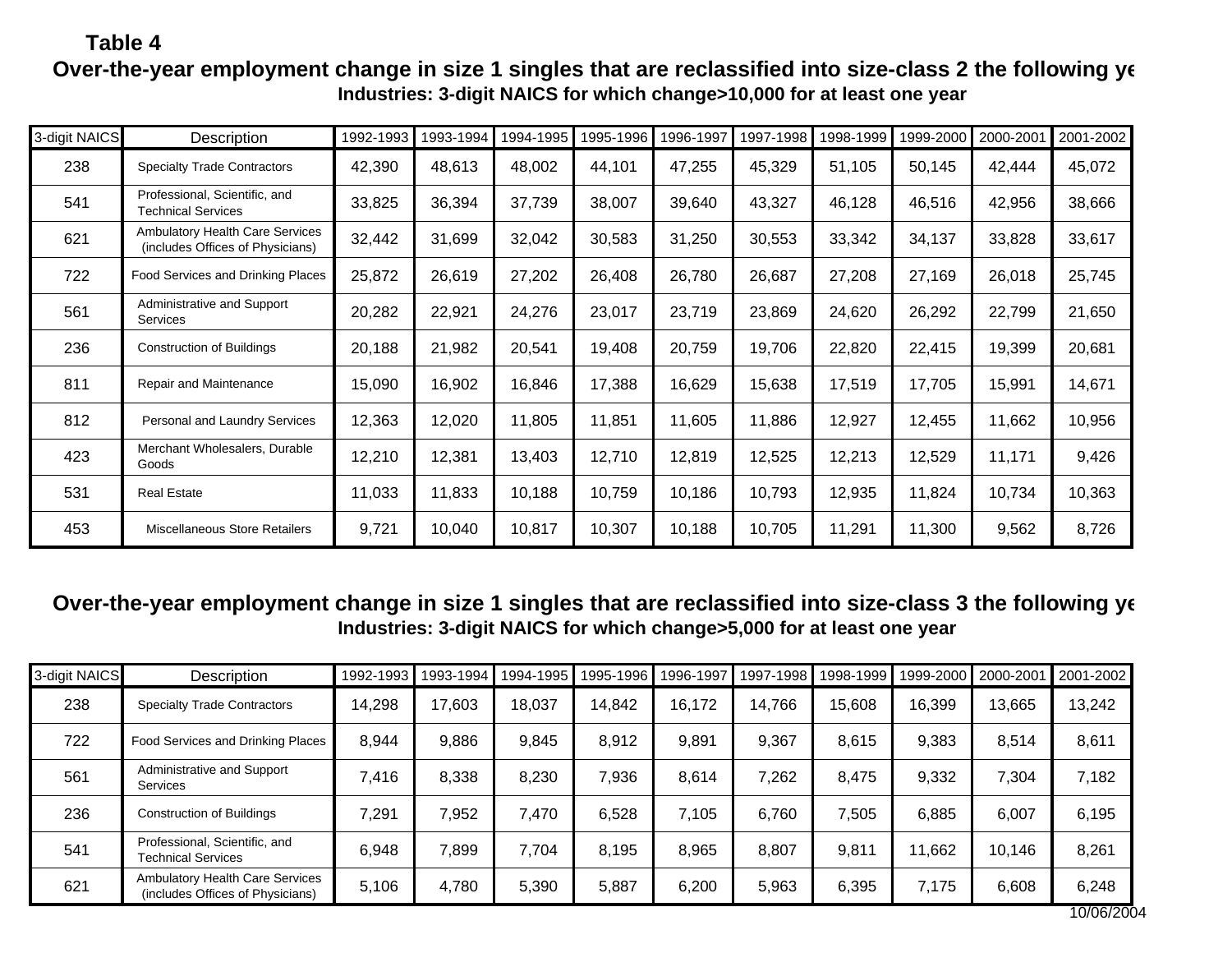**Table 4**

**ear** 

| 2002-2003 |
|-----------|
| 43,421    |
| 37.881    |
| 31,852    |
| 25,286    |
| 21,110    |
| 19,573    |
| 13,782    |
| 11,063    |
| 9,604     |
| 10,628    |
| 8.478     |

**ear** 

| 2002-2003 |
|-----------|
| 13,387    |
| 9,294     |
| 7,160     |
| 5,522     |
| 7,617     |
| 6,633     |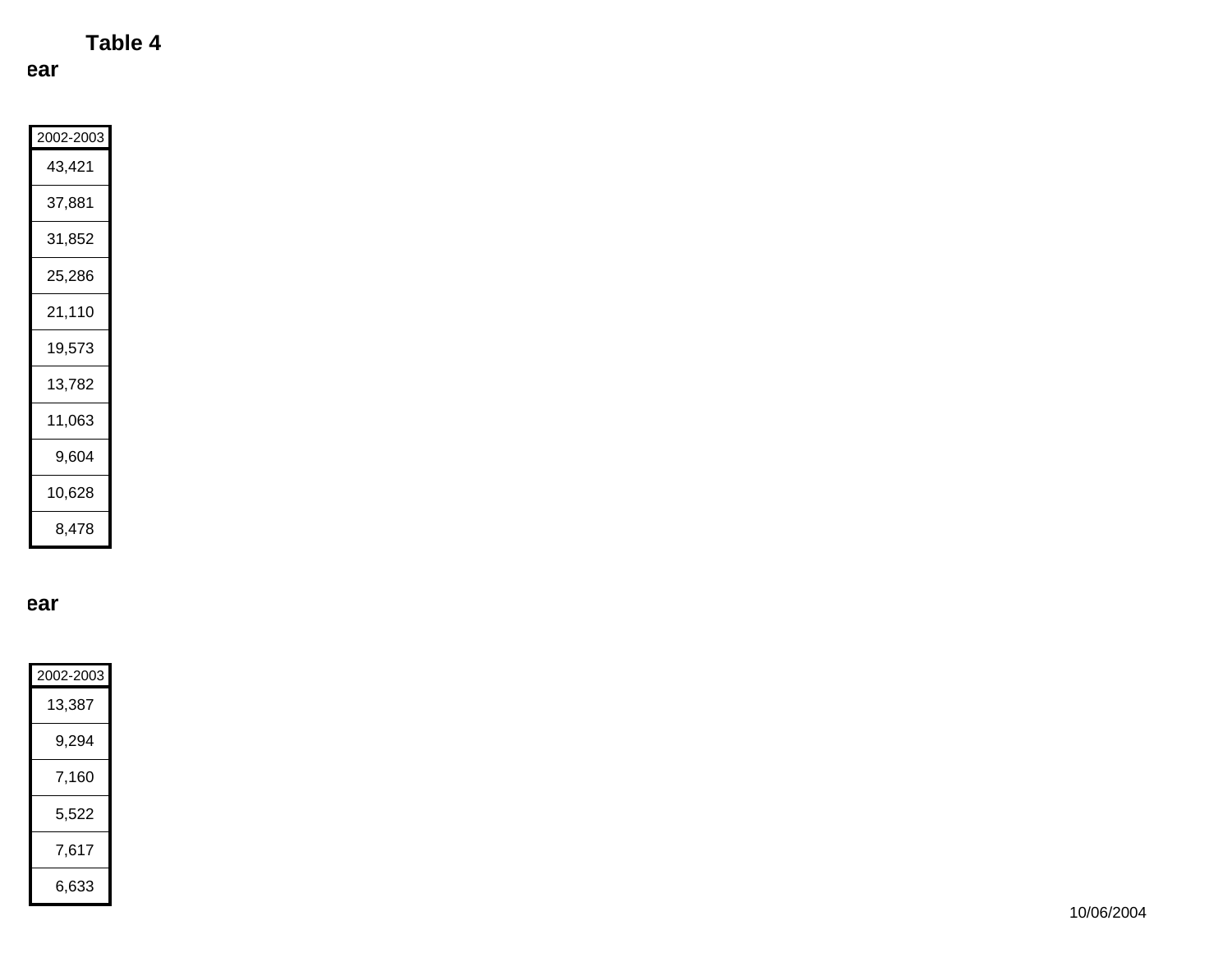| Table 5A | Average Yearly Employment Change by Size and Age of Firm |
|----------|----------------------------------------------------------|
|          | <b>Industry: Total Nonfarm Private</b>                   |
|          | <b>Population: Continuous Firms</b>                      |

|              | Age of Firm                                                                            |                                     |                                   |                                     |                            |                                     | <b>Sumi</b>                       |                                     |                                   |
|--------------|----------------------------------------------------------------------------------------|-------------------------------------|-----------------------------------|-------------------------------------|----------------------------|-------------------------------------|-----------------------------------|-------------------------------------|-----------------------------------|
|              | $1 <$ age = 2 years<br>$2 < age = 3 years$<br>$age = 1 year$<br>$3 <$ age <sup>*</sup> |                                     |                                   |                                     |                            | all ag                              |                                   |                                     |                                   |
| size         | <b>Expansion</b><br><b>Period</b>                                                      | <b>Contraction</b><br><b>Period</b> | <b>Expansion</b><br><b>Period</b> | <b>Contraction</b><br><b>Period</b> | Expansion<br><b>Period</b> | <b>Contraction</b><br><b>Period</b> | <b>Expansion</b><br><b>Period</b> | <b>Contraction</b><br><b>Period</b> | <b>Expansion</b><br><b>Period</b> |
|              | 22,132                                                                                 | 12,485                              | 54,704                            | 43,173                              | 189,515                    | 159,599                             | 492,315                           | 468,886                             | 758,665                           |
| $\mathbf{2}$ | 6,390                                                                                  | 2,871                               | 18,478                            | 8,670                               | 64,334                     | 39,539                              | 136,701                           | 30,348                              | 225,903                           |
| 3            | 3,840                                                                                  | 1,133                               | 15,428                            | 5,075                               | 47,330                     | 21,443                              | 135,494                           | $-61,322$                           | 202,091                           |
| 4            | 4,354                                                                                  | $-325$                              | 17,858                            | 1,703                               | 49,512                     | 8,023                               | 219,319                           | $-152,270$                          | 291,043                           |
| 5            | 3,804                                                                                  | $-411$                              | 10,519                            | $-1,759$                            | 28,994                     | $-523$                              | 160,897                           | $-164,748$                          | 204,213                           |
| 6            | 4,614                                                                                  | $-180$                              | 13,190                            | 976                                 | 27,209                     | $-7,388$                            | 186,314                           | $-238,199$                          | 231,326                           |
|              | 1,243                                                                                  | 315                                 | 5,884                             | $-1,861$                            | 14,390                     | $-11,320$                           | 92,901                            | $-241,904$                          | 114,418                           |
| 8            | 776                                                                                    | $-1,390$                            | 2,940                             | $-3,319$                            | 10,957                     | $-11,258$                           | 55,680                            | $-238,369$                          | 70,353                            |
| 9            | $-475$                                                                                 | 3,043                               | 1,735                             | $-19,313$                           | 26,857                     | $-23,418$                           | 118,080                           | $-1,342,540$                        | 146,197                           |
| total        | 46,678                                                                                 | 17,541                              | 140,735                           | 33,346                              | 459,095                    | 174,698                             | ,597,700                          | $-1,940,117$                        | 2,244,208                         |

# **Table 5B: Average Yearly Employment Change per Firm**

|              | Age of Firm                                                                             |                                     |                                   |                                     |                                   |                                     | <b>Sumi</b>                       |                                     |                                   |
|--------------|-----------------------------------------------------------------------------------------|-------------------------------------|-----------------------------------|-------------------------------------|-----------------------------------|-------------------------------------|-----------------------------------|-------------------------------------|-----------------------------------|
|              | $2 < a$ ge = 3 years<br>$age = 1 year$<br>$1 <$ age = 2 years<br>$3 <$ age <sup>*</sup> |                                     |                                   |                                     |                                   |                                     | all ag                            |                                     |                                   |
| size         | <b>Expansion</b><br><b>Period</b>                                                       | <b>Contraction</b><br><b>Period</b> | <b>Expansion</b><br><b>Period</b> | <b>Contraction</b><br><b>Period</b> | <b>Expansion</b><br><b>Period</b> | <b>Contraction</b><br><b>Period</b> | <b>Expansion</b><br><b>Period</b> | <b>Contraction</b><br><b>Period</b> | <b>Expansion</b><br><b>Period</b> |
|              | 0.816                                                                                   | 0.609                               | 0.596                             | 0.523                               | 0.782                             | 0.694                               | 0.295                             | 0.263                               | 0.373                             |
| $\mathbf{2}$ | 0.578                                                                                   | 0.318                               | 0.519                             | 0.266                               | 0.950                             | 0.612                               | 0.178                             | 0.038                               | 0.256                             |
| 3            | 0.692                                                                                   | 0.248                               | 0.851                             | 0.295                               | 1.421                             | 0.658                               | 0.283                             | $-0.120$                            | 0.377                             |
| 4            | 1.558                                                                                   | $-0.130$                            | 1.946                             | 0.190                               | 2.887                             | 0.468                               | 0.693                             | $-0.447$                            | 0.842                             |
| 5            | 4.678                                                                                   | $-0.510$                            | 4.054                             | $-0.690$                            | 6.065                             | $-0.109$                            | 1.491                             | $-1.421$                            | 1.758                             |
| 6            | 9.609                                                                                   | $-0.386$                            | 9.299                             | 0.668                               | 11.084                            | $-2.873$                            | 2.975                             | $-3.499$                            | 3.454                             |
|              | 8.921                                                                                   | 2.658                               | 15.115                            | $-5.008$                            | 19.138                            | $-16.137$                           | 4.901                             | $-11.545$                           | 5.655                             |
| 8            | 11.328                                                                                  | $-28.649$                           | 16.933                            | $-21.482$                           | 30.964                            | $-32.351$                           | 6.191                             | $-23.529$                           | 7.336                             |
| 9            | $-11.547$                                                                               | 88.203                              | 14.105                            | $-212.225$                          | 90.350                            | $-72.278$                           | 13.786                            | $-142.331$                          | 16.196                            |
| all sizes    | 0.971                                                                                   | 0.461                               | 0.883                             | 0.229                               | 1.243                             | 0.495                               | 0.464                             | $-0.529$                            | 0.558                             |

**Expansion Period: March 1993 to March 2001 Contraction Period: March 2001 to March 2003** 02/28/2006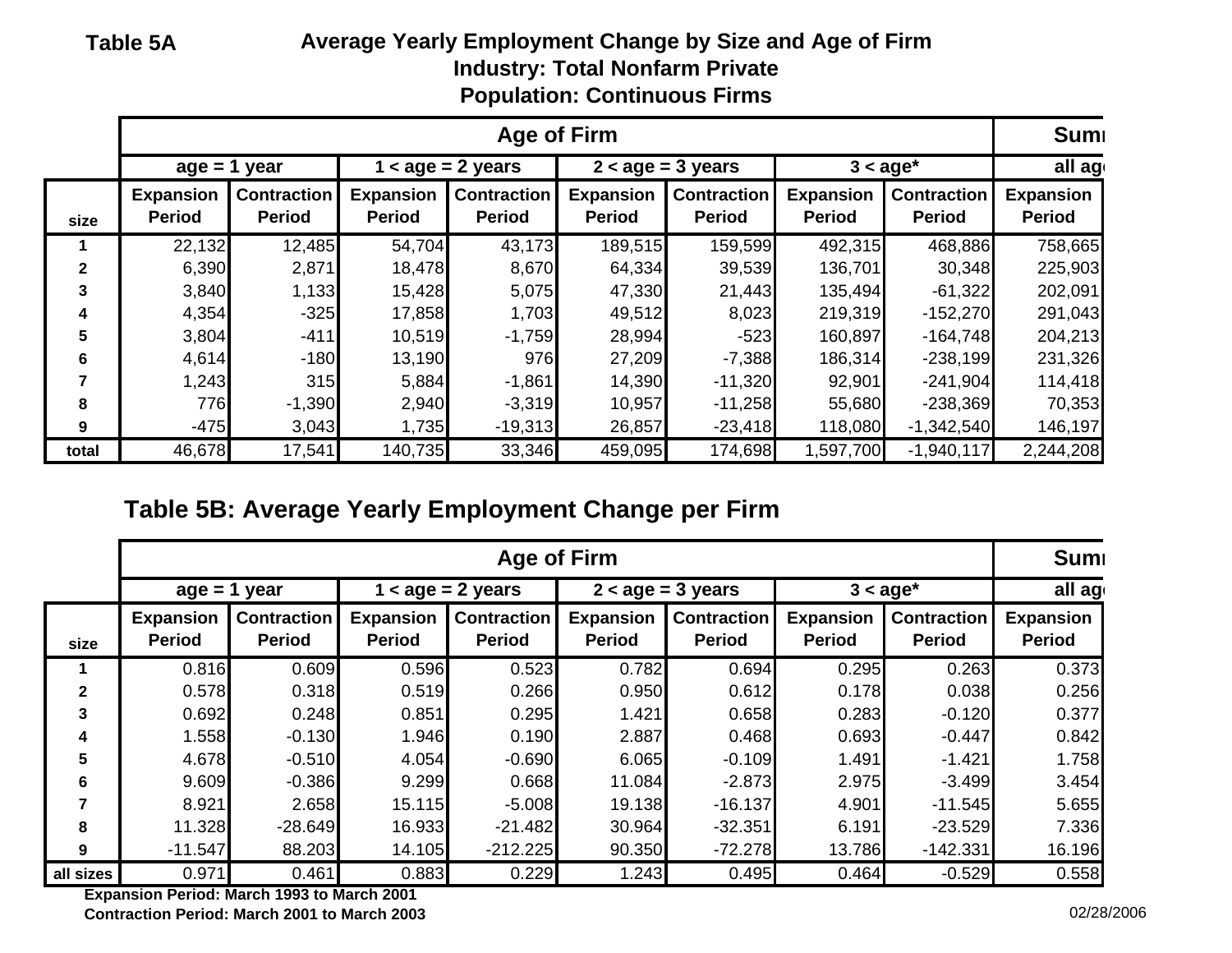| Table 5A |  |
|----------|--|
|          |  |

**Table 5A Average Yearly Employment Change by Size and Age of Firm Industry: Total Nonfarm Private Population: Continuous Firms**

| mary |                       |  |
|------|-----------------------|--|
|      | es = 1                |  |
|      | Contraction<br>Period |  |
|      | 684,142               |  |
|      | 81,427                |  |
|      | $-33,672$             |  |
|      | -142,869              |  |
|      | $-167,440$            |  |
|      | $-244,790$            |  |
|      | $-254,770$            |  |
|      | $-254,335$            |  |
|      | -1,382,228            |  |
|      | $-1,714,533$          |  |
|      |                       |  |

| mary        |  |
|-------------|--|
| es = 1      |  |
| Contraction |  |
| Period      |  |
| 0.323       |  |
| 0.089       |  |
| $-0.060$    |  |
| -0.387      |  |
| -1.349      |  |
| -3.373      |  |
| $-11.505$   |  |
| $-23.810$   |  |
| -139.873    |  |
| $-0.408$    |  |
|             |  |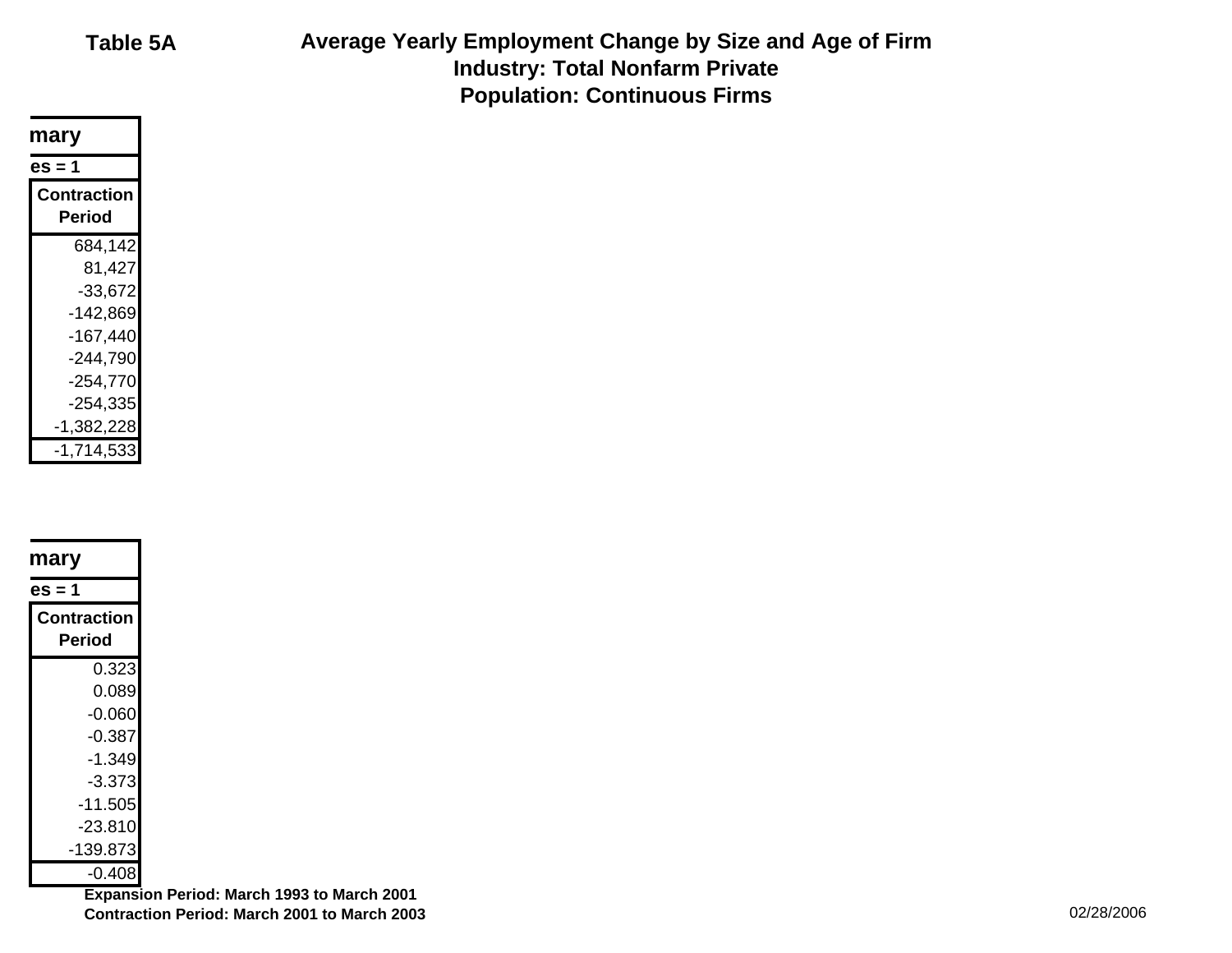# **Table 6 Measurement of Regression-to-the-Mean Bias Comparison of 2-Year Change with Sum of 2 Yearly Changes by Size Industry: Total Nonfarm Private**

| <b>March 1993 - March 1995</b> |                        |                   |           |           |  |  |  |  |
|--------------------------------|------------------------|-------------------|-----------|-----------|--|--|--|--|
| size<br>class                  | number of<br>employees | <b>Difference</b> |           |           |  |  |  |  |
| $1+2+3$                        | $1 - 19$               | 1,803,650         | 1,881,242 | $-77,592$ |  |  |  |  |
| 4                              | 20-49                  | 545,542           | 502,489   | 43,053    |  |  |  |  |
| 5                              | 50-99                  | 333,421           | 314,213   | 19,208    |  |  |  |  |
| 6                              | 100-249                | 236,156           | 235,489   | 667       |  |  |  |  |
|                                | 250-499                | 87.151            | 96,868    | $-9,717$  |  |  |  |  |
| 1 to $7$                       | 1-499                  | 3,005,920         | 3,030,301 | $-24,381$ |  |  |  |  |
| 8                              | 500-999                | 39,673            | 29,395    | 10,278    |  |  |  |  |
| 9                              | $1000+$                | $-56.505$         | $-70,608$ | 14,103    |  |  |  |  |
| total                          |                        | 2,989,088         | 2,989,088 |           |  |  |  |  |
|                                |                        |                   |           |           |  |  |  |  |

| <b>March 1995 - March 1997</b> |                        |                                    |                                              |                   |  |  |  |
|--------------------------------|------------------------|------------------------------------|----------------------------------------------|-------------------|--|--|--|
| size<br>class                  | number of<br>employees | 2-Year Employment<br><b>Change</b> | Sum of 2 Yearly<br><b>Employment Changes</b> | <b>Difference</b> |  |  |  |
| $1+2+3$                        | $1 - 19$               | 1,578,379                          | 1,673,607                                    | $-95,228$         |  |  |  |
|                                | 20-49                  | 405,255                            | 361,981                                      | 43,274            |  |  |  |
| 5                              | 50-99                  | 211,701                            | 177,905                                      | 33,796            |  |  |  |
| 6                              | 100-249                | 148,205                            | 149.115                                      | $-910$            |  |  |  |
|                                | 250-499                | 34,233                             | 38,069                                       | $-3,836$          |  |  |  |
| 1 to 7                         | 1-499                  | 2,377,773                          | 2,400,677                                    | $-22,904$         |  |  |  |
| 8                              | 500-999                | 23,107                             | 17.791                                       | 5,316             |  |  |  |
| 9                              | $1000+$                | $-43.181$                          | $-60,769$                                    | 17,588            |  |  |  |
| total                          |                        | 2,357,699                          | 2,357,699                                    |                   |  |  |  |

| <b>March 1997 - March 1999</b> |                        |                             |                                              |                   |  |  |  |
|--------------------------------|------------------------|-----------------------------|----------------------------------------------|-------------------|--|--|--|
| size<br>class                  | number of<br>employees | 2-Year Employment<br>Change | Sum of 2 Yearly<br><b>Employment Changes</b> | <b>Difference</b> |  |  |  |
| $1 + 2 + 3$                    | $1 - 19$               | 1,649,550                   | 1,756,863                                    | $-107,313$        |  |  |  |
|                                | 20-49                  | 443,883                     | 401,900                                      | 41,983            |  |  |  |
| 5                              | 50-99                  | 236,097                     | 221.709                                      | 14,388            |  |  |  |
| 6                              | 100-249                | 169,705                     | 160.929                                      | 8,776             |  |  |  |
|                                | 250-499                | 52.207                      | 59,127                                       | $-6,920$          |  |  |  |
| 1 to 7                         | 1-499                  | 2,551,442                   | 2,600,528                                    | -49,086           |  |  |  |
| 8                              | 500-999                | 21,733                      | 12,968                                       | 8,765             |  |  |  |
| 9                              | $1000+$                | -45,386                     | $-85,707$                                    | 40,321            |  |  |  |
| total                          |                        | 2,527,789                   | 2,527,789                                    |                   |  |  |  |